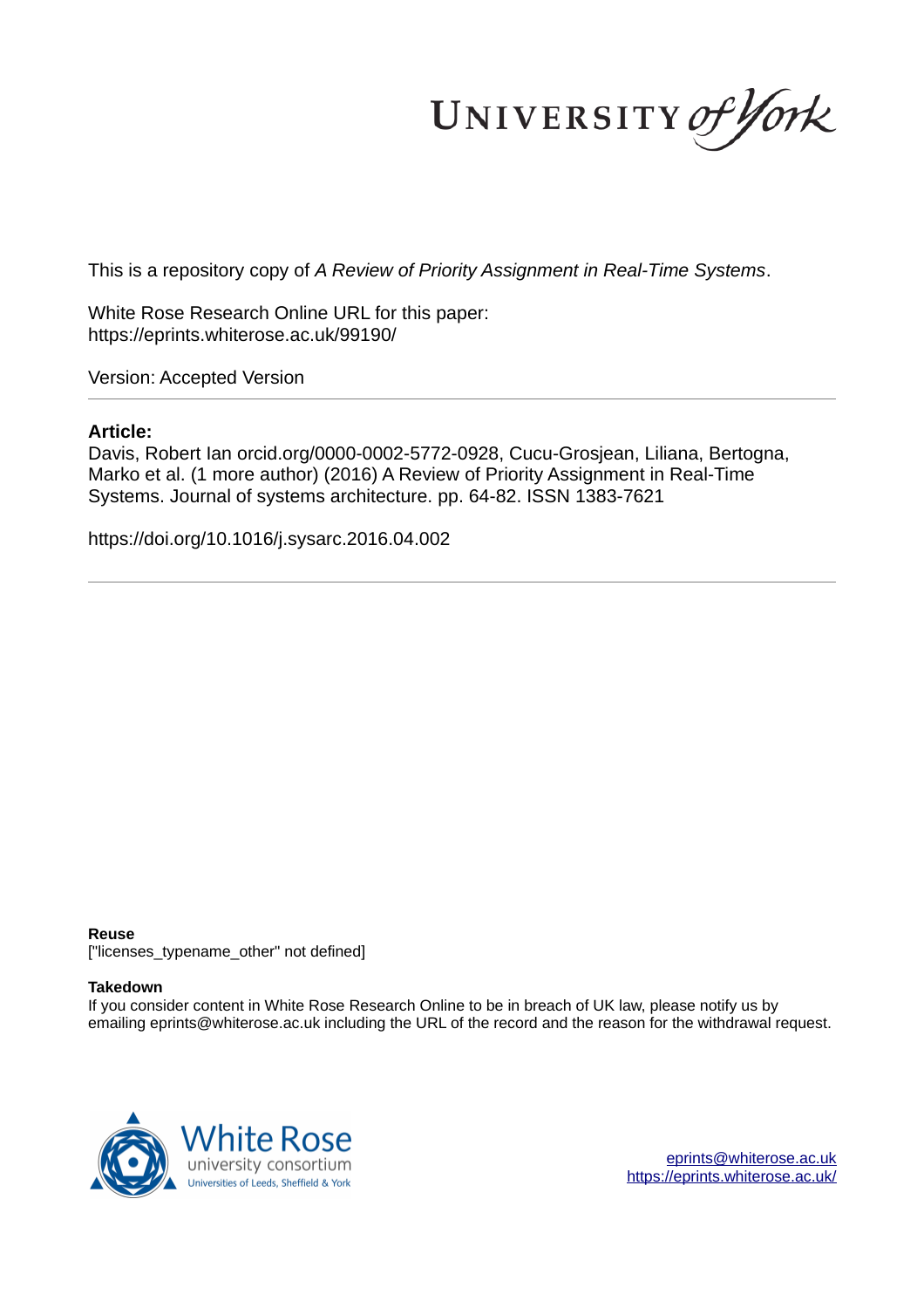# **A Review of Priority Assignment in Real-Time Systems**

Robert I. Davis<sup>1,2</sup> Liliana Cucu-Grosjean<sup>2</sup>, Marko Bertogna<sup>3</sup>, Alan Burns<sup>1</sup> <sup>1</sup>Real-Time Systems Research Group, Department of Computer Science, University of York, York, UK. <sup>2</sup>AOSTE Team, INRIA Paris-Rocquencourt, France. <sup>3</sup>University of Modena, Italy.

rob.davis@york.ac.uk, liliana.cucu@inria.fr, marko.bertogna@unimore.it, alan.burns@york.ac.uk

*Abstract -* **It is over 40 years since the first seminal work on priority assignment for real-time systems using fixed priority scheduling. Since then, huge progress has been made in the field of real-time scheduling with more complex models and schedulability analysis techniques developed to better represent and analyse real systems. This tutorial style review provides an in-depth assessment of priority assignment techniques for hard real-time systems scheduled using fixed priorities. It examines the role and importance of priority in fixed priority scheduling in all of its guises, including: preemptive and non-pre-emptive scheduling; covering single- and multi-processor systems, and networks. A categorisation of optimal priority assignment techniques is given, along with the conditions on their applicability. We examine the extension of these techniques via sensitivity analysis to form robust priority assignment policies that can be used even when there is only partial information available about the system. The review covers priority assignment in a wide variety of settings including: mixed-criticality systems, systems with deferred pre-emption, and probabilistic real-time systems with worstcase execution times described by random variables. It concludes with a discussion of open problems in the area of priority assignment.** 

**Categories and Subject Descriptors: C.3 [Real-time and embedded systems]** 

#### **General Terms: Performance, Design, Algorithms**

**Additional Key Words and Phrases:** *survey; review; priority assignment; priority order; fixed priority; real-time scheduling; schedulability analysis; optimal priority assignment; deadline monotonic; rate monotonic, robust priority assignment; Controller Area Network (CAN); multiprocessor; uniprocessor.*

### PREAMBLE

Many presentations are written as a consequence of first writing a paper. This paper was written as a consequence of the first author giving the Keynote talk at the 20th International Conference on Real-Time and Network Systems (RTNS) in 2012, thus a presentation of much of the material in this paper can be found at material in this paper can be found at http://rtns2012.loria.fr/#page=Invitedtalk.

### I. INTRODUCTION

Hard real-time systems are characterised by the need for both functional and temporal correctness. Such systems are required not only to produce appropriate responses or outputs to their stimuli or inputs (functional correctness), but to do so within specified time constraints (temporal correctness). These time constraints are typically expressed in terms of deadlines on the elapsed time between a stimulus or input and the corresponding response or output.

Today, hard real-time systems are found in many different application areas including; aerospace, automotive, and railway systems, space and satellite systems, medical monitoring and imaging systems, industrial process control, and robotics. The majority of these systems are multitasking and use a *scheduler* within the Real-Time Operating System (RTOS) to determine which one of many tasks is given access to the processor or processors at any given time.

The vast majority of commercial Real-Time Operating Systems use a fixed priority scheduler; indeed, automotive standards such as OSEK [1] and AUTOSAR [2] mandate the use of fixed priority scheduling. With fixed priority scheduling, each task is assigned a static priority offline, then at runtime, each job of that task competes for the processor on the basis of its priority, with the highest priority job selected for execution. One of the most common questions asked regarding the scheduling of such systems is:

# *"How should I assign priorities?"*

This is an important question, since a poor priority assignment will mean that the scheduler may run jobs in an order that is far from optimal<sup>1</sup>, leading to missed deadlines, even though the overall workload or utilisation of the system is low. This can have significant commercial consequences. If a system can only utilise a small fraction of its overall processing or network capacity before deadlines start being missed, then as further functionality is added, it will become unreliable, or will need upgrading to more expensive hardware.

# *A. Why is Priority Assignment Important?*

 $\overline{a}$ 

In real-time systems that use fixed priority scheduling, appropriate priority assignment is essential to avoid overprovisioned hardware, to provide headroom for additional functionality, and to avoid reliability issues caused by intermittent failures due to deadline misses.

To illustrate this point, we use an example from the automotive industry. Controller Area Network (CAN) [27], [46] is a broadcast bus that is widely used for in-vehicle networking. Communications over CAN are effectively

<sup>&</sup>lt;sup>1</sup> We define what is meant by an optimal priority assignment in Section II.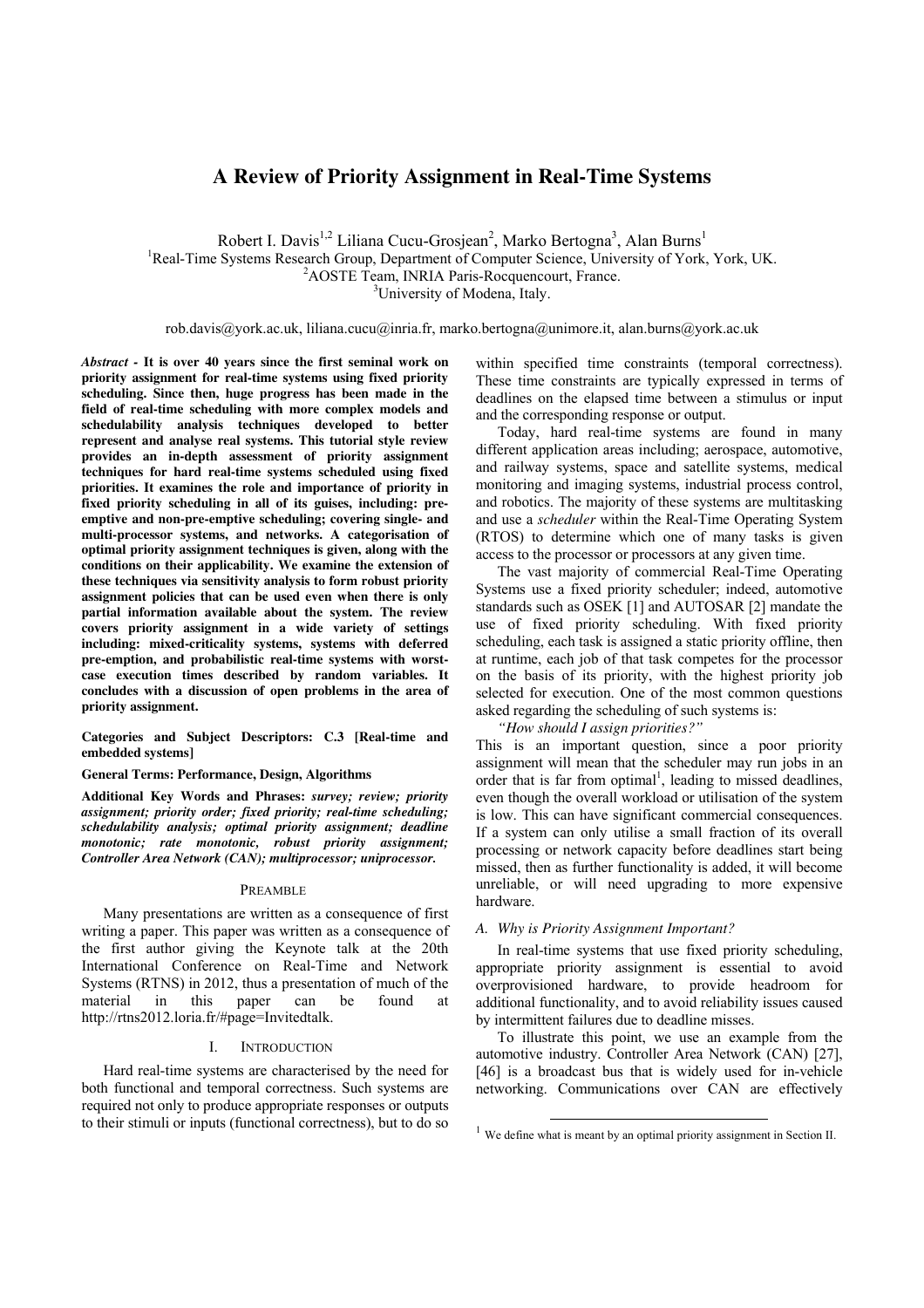scheduled using fixed priority non-pre-emptive scheduling, with the message identifiers (IDs) used as priorities during arbitration to determine the order in which messages are sent on the bus. In his keynote talk at ECRTS 2012 [35], Darren Buttle of ETAS remarked on the myth of CAN bus utilisation believed by many in industry:

# *"You cannot run CAN reliably at more than 35% utilisation<sup>2</sup> "*

This myth comes from a general practice of assigning message IDs (i.e. priorities) in an ad-hoc way reflecting the data content of the message, ECU supplier and other legacy issues. The effect of assigning message IDs in an ad-hoc way that has no correlation with message deadlines was highlighted by Davis et al. [51]. Figure 1 shows the frequency distribution of the breakdown utilisation [68] of 10,000 typical automotive CAN configurations with 80 messages (10ms to 1 second periods). The breakdown utilisation is computed by scaling the bus speed until the message set is only just schedulable and then recording the overall bus utilisation (i.e. message transmission times divided by periods) at that speed. From the graph it is clear that priority assignment is important. Figure 1 shows that assigning priorities in an optimal way leads to typical breakdown utilisations of 80% or more, whereas ad-hoc or random priority assignment leads to typical bus utilisations of 35% or less, hence the myth described by Buttle [35].



#### *B. How to Assign Priorities?*

In this paper, we provide a tutorial-style review of answers to the question, *"How to assign priorities?"*

We survey work on priority assignment through the ages. We look at simple task models where Deadline Monotonic priority assignment is optimal and see how departures from these models break this optimality. We review Audsley's algorithm for Optimal Priority Assignment (OPA), including the rules for when it can and cannot be used – as well as a catalogue of situations where it

j

is useful. We look at how this algorithm has been extended to form Robust Priority Assignments (RPA), and how they can be used to define priority orderings when only partial information is available about a system. For systems and schedulability analyses where Audsley's algorithm cannot be directly applied, we examine what can be done to avoid checking all possible priority orderings. We also recount how the basic OPA algorithm can be modified to obtain priority assignments that minimise the number of priority levels needed, and also how it can be used to minimise the lexicographical distance or the reverse lexicographical distance from any desired priority ordering.

This review covers priority assignment for fixed priority scheduling in all of its guises, including: pre-emptive, nonpre-emptive, and deferred pre-emption scheduling; for single-processor, multi-processor, and networked systems. As well as conventional systems, we review priority assignment in mixed criticality systems, and probabilistic real-time systems where worst-case execution times are described by random variables.

At the end of the review, we set out a number of open problems in priority assignment, including priority assignment in systems with Cache Related Pre-emption Delays, and dual-priority scheduling [33].

The review ends with a summary of the key results and current challenges, and provides recommendations for those wanting to know *"How to assign priorities?"* 

Note, the focus of this review is on priority assignment, we deliberately do not go into depth on the closely related topic of schedulability analysis. For more information on that topic, the interested reader is directed to reviews and surveys on single processor [12], [83], [53] and multiprocessor [50] scheduling.

#### II. SYSTEM MODEL, TERMINOLOGY AND NOTATION

In this paper, we consider types of systems scheduled using fixed priorities. In this section, we outline a basic task model that is capable of extension in a variety of different ways. Some of these extensions are also detailed here, whereas others are specific to particular problem domains and are discussed later. We also define the terminology used in schedulability analysis. We note that a similar system model also applies to communications on CAN with 'task' replaced by 'message' and 'execution time' replaced by 'transmission time'.

#### *A. System model*

The system model used in this paper focuses on the fixed priority scheduling of a set of *n* statically defined tasks which together make up a *task set*. Each task  $\tau_i$  is identified by its index *i* from 1 to *n*. Each task is assumed to have a unique priority. The notation  $hp(i)$  (and  $hep(i)$ ) is used to denote the set of tasks with priorities higher than (higher than or equal to) *i*. Similarly,  $lp(i)$  (and  $lep(i)$ ) are used to denote the set of tasks with priorities lower than (lower than or equal to) *i*.

<sup>&</sup>lt;sup>2</sup> Figure may vary but not significantly.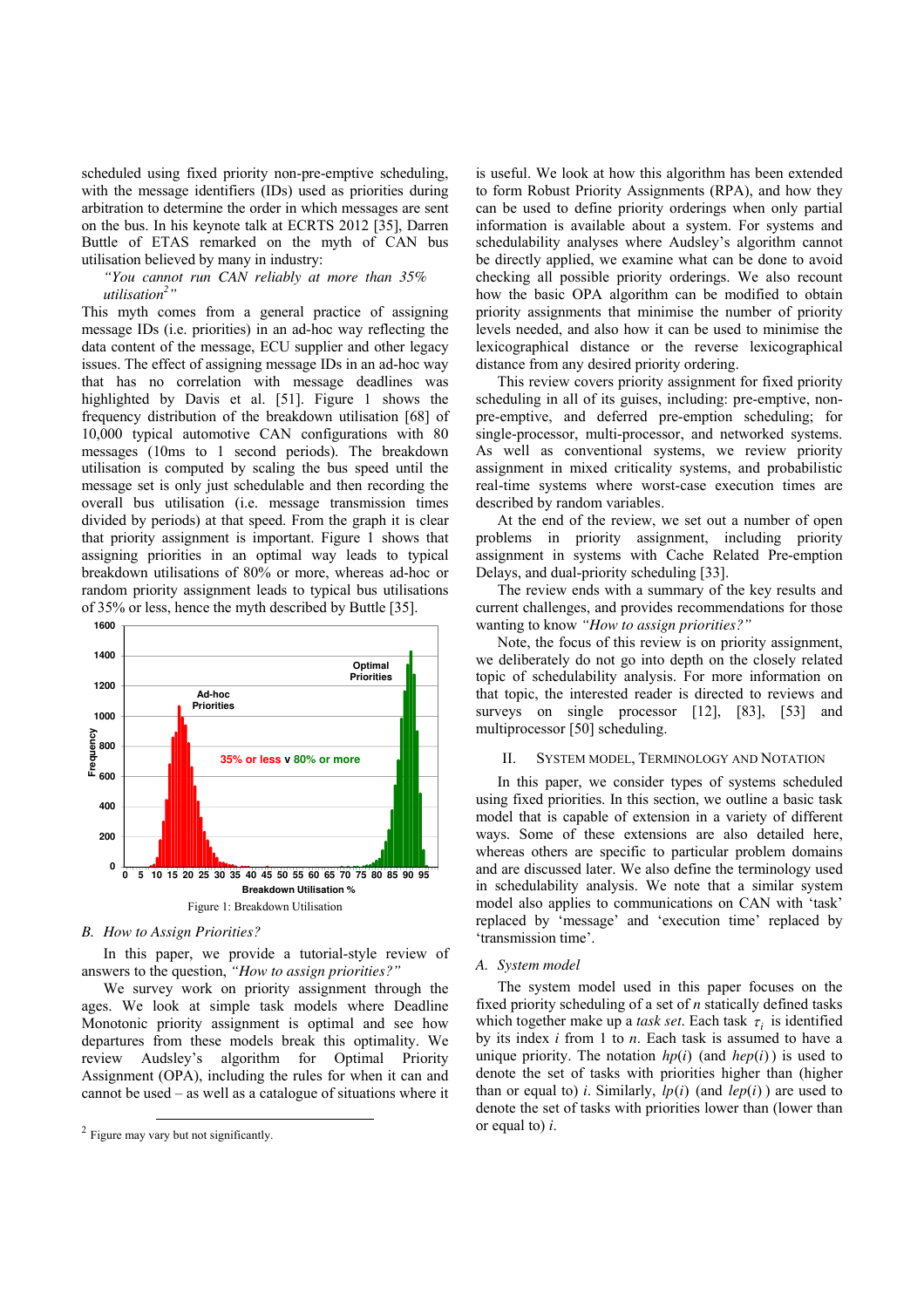Each task  $\tau_i$  is assumed to have a bounded *worst-case execution time C<sup>i</sup>* , a minimum inter-arrival time or *period*  $T_i$ , and a relative deadline  $D_i$ . Note, we assume a discrete time model, with all of these task parameters represented by positive integers. Each task  $\tau$ <sub>i</sub> may generate a potentially unbounded sequence of invocations (or *jobs*). Each job of task  $\tau$ <sub>*i*</sub> has an execution time that is upper bounded by  $C$ <sup>*i*</sup>, an arrival time at least  $T_i$  after the arrival of the previous job of the same task, and a *relative deadline D<sup>i</sup>* after its arrival.

A task set is referred to as *periodic* if each job of every task  $\tau_i$  arrives exactly  $T_i$  after the previous job of the same task. A task set is referred to as *sporadic* if each job of a task  $\tau$ <sub>*i*</sub> may arrive at any time that is at least  $T$ <sub>*i*</sub> after the arrival of the previous job of the same task. Thus the sporadic task model forms a generalisation of the periodic one. In this paper, unless explicitly stated, we refer to sporadic tasks sets.

Task sets may be further classified according to the deadlines of their component tasks. If all tasks have deadlines equal to their periods ( $D_i = T_i$ ), then we have an *implicit-deadline* task set*.* If instead, all tasks have deadlines that are less than or equal to their periods, then that constitutes a *constrained-deadline* task set. Finally, in an *arbitrary-deadline* task set, task deadlines may be smaller than, the same as, or larger than their periods.

The *utilisation*  $U_i$  of a task  $\tau_i$  is equal to its execution time divided by its period ( $U_i = C_i / T_i$ ). The total utilisation *U* of a task set is the sum of the utilisations of all its tasks.

This task model permits a number of simple extensions as follows.

Tasks may make mutually exclusive access to shared resources, thus task  $\tau$ <sub>i</sub> may be blocked from executing for at most the *blocking time*  $B_i$  due to lower priority tasks that access shared resources (e.g. via the Stack Resource Policy [15]). Otherwise, tasks are assumed to be independent, and not to self-suspend.

For periodic task sets, the first arrival of a job of task  $\tau_i$ is assumed to take place at an *offset*  $O_i$  from time  $t = 0$ . (Note offsets are assumed to be normalised so that the minimum offset of any task is zero). If  $\forall i \quad O_i = 0$ , then the task set is referred to as *synchronous*, since all tasks have a synchronous arrival at time  $t = 0$ . Otherwise it is referred to as *asynchronous*, or simply as having offsets.

There may be a delay of up to the *release jitter <sup>i</sup> J* between the notional arrival and the release of each job of task  $\tau_i$  at which point it becomes ready to execute.

The *worst-case response time*  $R_i$  [64] of a task is defined as the longest possible time from the release of a job of the task until that job completes execution. Calculation of a task's worst-case response time allows its schedulability to be trivially checked by comparison with its deadline and release jitter:  $R_i \leq D_i - J_i$ .

There are a number of different forms of fixed priority scheduling, depending on if and when pre-emption is permitted. With *Fixed Priority Pre-emptive Scheduling*

(FPPS), when a high priority task become ready to execute, a lower priority job that is currently running will be suspended (pre-empted) in order to allow the higher priority job to execute. With *Fixed Priority Non-pre-emptive Scheduling* (FPNS) such pre-emption is not permitted, and the higher priority job has to wait until the lower priority job completes before it can access the processor. Between these two extremes, is *deferred pre-emption* (FPDS), where preemption may be deferred for some interval of time after a higher priority task becomes ready, either by the RTOS [16], or due to non-pre-emptable regions in the task's code (*co-operative scheduling*) [31].

With FPDS, each task is assumed to have a final non-preemptive region of length  $F_i$  in the range  $[1, C_i]$ . This model of FPDS subsumes both fully pre-emptive and fully non-preemptive scheduling, since if  $\forall i$   $F_i = 1$ , then FPDS equates to FPPS, whereas if  $\forall i$   $F_i = C_i$  we have FPNS. (Note that with a discrete time model, the minimum possible length of a non-pre-emptive region is 1, since a task cannot be preempted during a single processor clock cycle).

With fixed priority scheduling each job of a task  $\tau_i$  has the same priority given by the priority assigned to the task. This is sometimes referred to as *fixed task priority* scheduling, as distinct from *fixed job priority* scheduling where each individual job of a task can have a different priority. An example of fixed job priority scheduling is Earliest Deadline First (EDF) where job priorities correspond to absolute deadlines. In the remainder of this paper when we refer to fixed priority scheduling, we mean fixed task priority scheduling.

The *critical instant* [69] for a task  $\tau_i$  refers to a scenario or pattern of job releases that result in a job of the task exhibiting the worst-case response time.

We use the term *priority level-i busy period* to mean an interval of time  $[t_1, t_2)$  during which tasks, of priority *i* or higher, that were released at the start of the busy period at  $t_1$ , or during the busy period but prior to its end at  $t_2$ , are either executing or *ready to execute*. We note that by definition, the worst-case response time of a task at priority *i* must occur within a priority level*-i* busy period.

### *B. Schedulability Analysis*

**Definition:** *Schedulable*: A task set is said to be *schedulable*  with a priority assignment *Q,* under some fixed priority scheduling algorithm *G*, if all valid sequences of jobs that may be generated by the task set can be scheduled by algorithm *G* using priority ordering *Q* without any missed deadlines.

A schedulability test for some fixed priority scheduling algorithm *G* is referred to as *sufficient*, if all the task sets and priority orderings that are deemed schedulable according to the test are in fact schedulable under the scheduling algorithm. Similarly, a schedulability test is referred to as *necessary*, if all the task sets and priority orderings that are deemed unschedulable according to the test are in fact unschedulable under the scheduling algorithm. A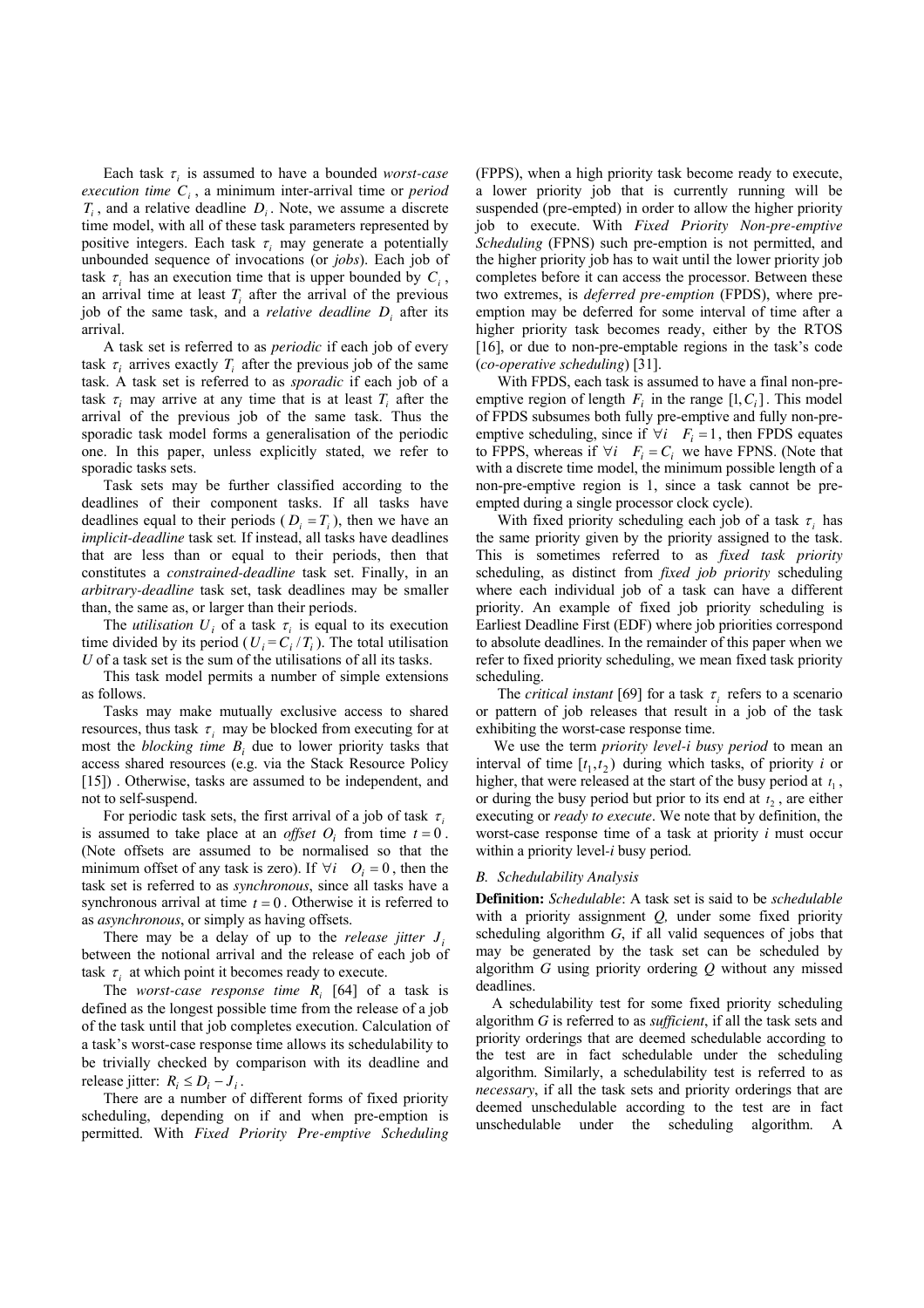schedulability test that is both sufficient and necessary is referred to as *exact*.

### *C. Priority Assignment Policies*

The goal of a priority assignment policy is to provide a schedulable priority order whenever such an ordering exists. This leads to a definition of optimal priority assignment. We note that the *optimality* of a particular priority assignment policy is with respect to a particular task model (for example constrained-deadline, sporadic tasks), and a scheduling policy (e.g. FPPS). It is also useful to define optimality with respect to the schedulability test used, which may be exact or only sufficient. Hence, in general the optimality of a priority assignment policy is with respect to a given configuration comprising (i) the task model, (ii) the scheduling algorithm, and (iii) the schedulability test used.

**Definition:** *Optimal Priority Assignment*: A priority assignment policy *P* is said to be *optimal* with respect to a configuration (task model *M*, fixed priority scheduling algorithm *G*, and schedulability test *S*), if and only if every set of tasks that is compliant with the task model and is deemed schedulable under algorithm *G* by test *S* with some priority assignment policy is also deemed schedulable under algorithm *G* by test *S* using policy *P*.

In other words, *P* is optimal if it is at least as good as any other priority assignment policy.

In the remainder of the paper, when we refer to the optimality of a priority assignment policy with respect to a particular configuration, giving only the task model and scheduling algorithm, then we are implicitly also referring to an exact test.

### III. EARLY WORK ON PRIORITY ASSIGNMENT

The first work on priority assignment considered fixed priority pre-emptive scheduling (FPPS) on a single processor, for a simple periodic task model without blocking or release jitter.

In 1967, Fineberg and Serlin [56] considered two synchronous periodic tasks with implicit-deadlines scheduled using FPPS. They showed that it is better to assign the higher priority to the task with the shorter period. In 1973, Liu and Layland [69] extended this result and showed that *Rate-Monotonic* Priority Ordering (RMPO) is optimal for synchronous periodic task sets with implicit-deadlines. (Rate-Monotonic priority assignment assigns priorities in the same order as task periods, with the task with the shortest period having the highest priority).

Liu and Layland's famous result was generalised in 1982 by Leung and Whitehead [67] who showed that *Deadline-Monotonic* Priority Ordering (DMPO) is optimal for synchronous periodic task sets with constrained-deadlines. However, minor changes to the task model (e.g. offset release times, or arbitrary deadlines) or to the scheduling algorithm (e.g. non-pre-emptive rather than pre-emptive fixed priority scheduling) are enough to break the optimality of DMPO. Leung and Whitehead [67] showed that DMPO is *not* optimal for periodic tasks with constrained deadlines and offset release times as illustrated in Figure 2 for the set of tasks in Table I below.



TABLE I: TASK PARAMETERS

Figure 2: Deadline Monotonic priority ordering is not optimal for tasks with offset release times.

With Deadline Monotonic priority ordering, task  $\tau_A$  has the higher priority. In this case, jobs of task  $\tau_B$  miss their deadlines (Figure 2(a)). However, if the priority ordering is reversed, then it is easy to see that the task set is schedulable (Figure 2(b)). (Note, Leung and Whitehead [67] showed that in order to check schedulability for periodic tasks with constrained deadlines and offsets, it is sufficient to check all deadlines in an interval of length  $(2H + O^{max})$  where *H* is the *hyperperiod* (Least Common Multiple of task periods) and  $\hat{O}^{\text{max}}$  is the largest offset).

Goossens and Devilliers [60] showed in 1997 that DMPO is also not optimal for so called *offset free* systems where both offsets and priorities may be freely chosen with the aim of finding a schedulable system.

In 1990, Lehoczky [66] showed that DMPO is also not optimal for synchronous periodic task sets with arbitrary deadlines as illustrated in Figure 3 for the set of tasks in Table II below. With Deadline Monotonic priority ordering, task  $\tau_A$  has the higher priority. In this case, the first job of task  $\tau_B$  in the priority level-*i* busy period misses its deadline (Figure 3 (a)). However, if the priority ordering is reversed, then all jobs meet their deadlines (Figure 3 (b)). Note that in this case, the second job of task  $\tau_A$  has a longer response time than the first).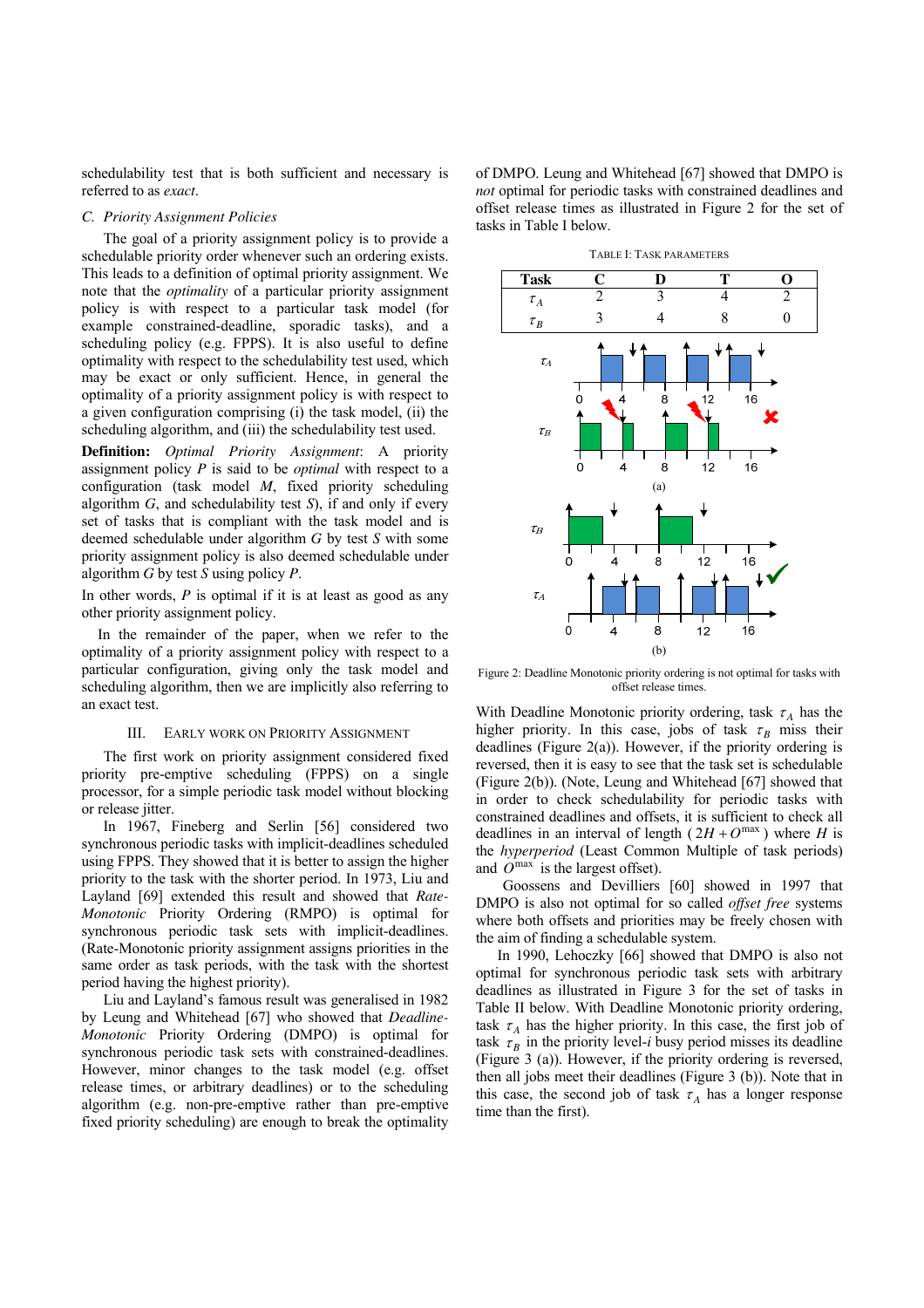

Figure 3: Deadline Monotonic priority ordering is not optimal for tasks with arbitrary deadlines.

In 1996, George et al. [59] showed that Deadline Monotonic priority ordering is *not* optimal for constraineddeadline periodic tasks under fixed priority non-pre-emptive scheduling, as illustrated in Figure 4 for the set of tasks in Table III below. In this case, with the tasks in DMPO, the second job of task  $\tau_C$  in the priority level-*i* busy period misses its deadline (Figure 4 (a)). However, if the priority ordering of tasks  $\tau_B$  and  $\tau_C$  is reversed, then all jobs meet their deadlines (Figure 4 (b)). Note that here similar to the task set with arbitrary deadlines, the second job of the lowest priority task has a longer response time than the first. Thereby emphasizing that in these cases, it is not sufficient to only check that the first job in the busy period meets its deadline.

TABLE III: TASK PARAMETERS

| <b>Task</b> |              |    |
|-------------|--------------|----|
| $\tau_{A}$  | 10           | 0  |
| $\tau_{_B}$ | 12           | 16 |
| $\tau_{C}$  | $\mathbf{R}$ | 4  |

In 1995, Davis and Burns [43] showed that the optimal priority assignment for Aperiodic<sup>3</sup> jobs (with firm deadlines) arriving in a system with hard deadline sporadic or periodic tasks is to assign each aperiodic job the highest priority such that no task with an earlier next absolute deadline has a

j

higher priority (effectively a hybrid between DMPO and Earliest Deadline First (EDF) scheduling).



Figure 4: Deadline Monotonic priority ordering is not optimal for fixed priority non-pre-emptive scheduling.

# IV. PROVING THE OPTIMALITY OF PRIORITY ASSIGNMENT **POLICIES**

The optimality of a priority assignment policy such as Deadline Monotonic priority ordering derives from schedulability analysis. Below, we recapitulate response time analysis for sporadic tasks with constrained deadlines under fixed priority pre-emptive scheduling. Based on this analysis, the optimality of DMPO is shown using a standard technique for proving the optimality of priority assignment policies.

The worst-case response time  $R_i$  for task  $\tau_i$  corresponds to the length of the priority level-*i* busy period starting with synchronous release, and where all higher priority tasks are then released again as soon as possible. The length of the busy period  $w_i$ , can be calculated using the following recurrence relation [11], [64], where the summation term gives the total interference over the busy period due to the set of higher priority tasks.

$$
w_i^{m+1} = C_i + \sum_{\forall j \in hp(i)} \left| \frac{w_i^m}{T_j} \right| C_j \tag{1}
$$

Iteration starts with an initial value for  $w_i^0$ , typically  $w_i^0 = C_i$ , and ends either when  $w_i^{m+1} = w_i^m$  in which case the worst-case response time  $R_i$  is given by  $w_i^{m+1}$ , or when

 $3$  Aperiodic jobs may arrive at any time and have a relative deadline that is referred to as *firm*, that is either the job must be completed by this deadline or it is of no value to the system.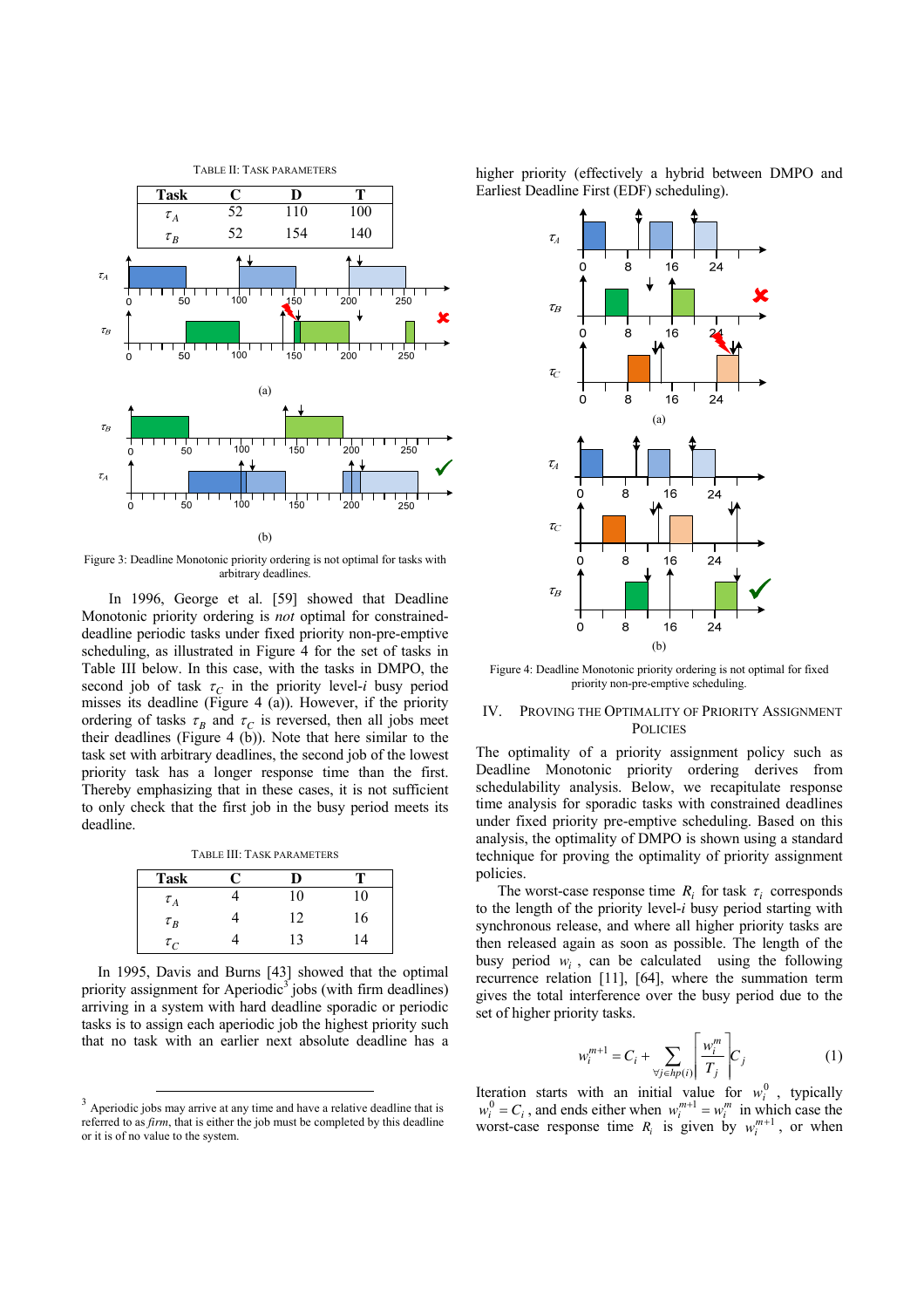$w_i^{m+1} > D_i$  in which case the task is unschedulable. The fixed point iteration is guaranteed to converge provided that the overall task set utilisation is less than or equal to 1.

The standard technique for proving that a priority assignment policy is optimal is as follows:

To show that priority assignment policy *P* is optimal, we must prove that any task set (that complies with the task model) that is schedulable (under the scheduling algorithm considered) using some priority assignment policy *Q* is also schedulable using priority ordering *P*.

Proof is obtained by transforming priority order *Q*  (which is known to be schedulable) into priority order *P* while ensuring that no tasks become unschedulable during the transformation. The proof is by induction.

*Base case*: Priority order  $Q^k$  is schedulable, since we set  $Q^k = Q$  and  $Q$  is the schedulable priority ordering assumed in the theorem.

*Inductive step*: A pair of tasks that are at adjacent priorities in priority ordering  $Q^k$ , but in the opposite relative priority order under policy *P* are chosen and their priorities swapped to produce a new priority order  $Q^{k-1}$ (see Figure 5). It is then demonstrated that there is no loss of schedulability, i.e. all the tasks remain schedulable under priority order  $Q^{k-1}$ 

At most  $k = n(n-1)/2$  such steps are needed to complete the reordering (effectively a bubble sort) such that  $Q^1$  = *P*, and since there is no loss of schedulability on any step, that proves the task set is also schedulable under priority ordering *P*. Hence there can be no task sets that are schedulable under some other priority ordering *Q* that are not also schedulable under the priority ordering given by policy *P*, which proves that *P* is an optimal priority ordering.



Figure 5: Swapping the priorities of tasks at adjacent priority levels.

We now demonstrate the use of this technique using the exact analysis given in (1) and so provide a standard proof (derived from that given in [67]) of optimality for DMPO.

**Theorem 1**: DMPO is an optimal priority assignment policy for sporadic tasks with constrained deadlines under fixed priority pre-emptive scheduling on a single processor.

**Proof**: We show that any task set compliant with the model that is schedulable under some priority order *Q* is also schedulable under priority order *P* (= DMPO).

*Base case*: The task set is schedulable with priority order *Q.* 

*Inductive step*: We select a pair of tasks that are at adjacent priorities (*i* and *j* where  $j = i + 1$ ) in priority ordering  $Q^k$ , but out of Deadline Monotonic relative

priority order. Let these tasks be  $\tau_A$  and  $\tau_B$ , with  $\tau_A$ having the higher priority in  $Q^k$  (see Figure 5). Note that  $D_A > D_B$  as the tasks are out of Deadline Monotonic relative order. Let *i* be the priority of task  $\tau_A$  in  $Q^k$  and *j* be the priority of task  $\tau_B$ . We need to prove that all of the tasks remain schedulable with priority order  $Q^{k-1}$ . There are four groups of tasks to consider:

 $hp(i)$ : tasks in this set have higher priorities than both  $\tau_A$  and  $\tau_B$  in both  $Q^k$  and  $Q^{k-1}$ . Since the schedulability of these tasks is unaffected by the relative priority ordering of  $\tau_A$  and  $\tau_B$ , they remain schedulable in  $\dot{Q}^{k-1}$ .

Task  $\tau_A$ : Let  $y = R_B$  be the response time of task  $\tau_B$  in priority order  $Q^k$ . Since task  $\tau_B$  is schedulable in  $Q^k$ , we have  $y = R_B \le D_B < D_A \le T_A$ , hence in (1), the contribution to interference from  $\tau_A$  within the response time of  $\tau_B$  is exactly one job (i.e.  $C_A$ ), and there is also a contribution of  $C_B$  from  $\tau_B$  itself. Now consider the response time of task  $\tau_A$  under priority order  $Q^{k-1}$ . This response time is  $R_A = y$ , as there is exactly the same contribution from tasks  $\tau_A$ ,  $\tau_B$ and all the higher priority tasks. Since  $y < D_A$ , task  $\tau_A$ remains schedulable.

Task  $\tau_B$  : as the priority of  $\tau_B$  has increased, its response time is no greater in  $Q^{k-1}$  than in  $Q^k$ , since the only change to the response time calculation for  $\tau_B$  is the removal of the interference from task  $\tau_A$ . Hence  $\tau_B$ remains schedulable.

 $lp(j)$ : tasks in this set have lower priorities than both  $\tau_A$  and  $\tau_B$  in both  $Q^k$  and  $Q^{k-1}$ .

Since the schedulability of these tasks is unaffected by the relative priority ordering of  $\tau_A$  and  $\tau_B$ , they remain schedulable.

All tasks therefore remain schedulable in  $O^{k-1}$ .

At most  $k = n(n-1)/2$  steps are required to transform priority ordering *Q* into *P* without any loss of schedulability □

We note that DMPO remains optimal [26] when tasks are permitted to share resources according to the Stack Resource Policy (SRP) [15] or the Priority Ceiling Protocol (PCP) [82], and that Deadline Minus Release Jitter Monotonic Priority Order is optimal for sporadic tasks with constrained deadlines and release jitter [96]. As previously noted; however, it only takes some minor changes to the task model or scheduling algorithm to undermine the optimality of DMPO. Examples of such changes include, offset release times [67], non-pre-emptive scheduling [59], arbitrary deadlines [66], and deadlines prior to completion [30].

# V. AUDSLEY'S OPTIMALITY PRIORITY ASSIGNMENT (OPA) ALGORITHM

To address the non-optimality of DMPO for tasks with offset release times, Audsley developed a more sophisticated approach to priority assignment. This approach, now commonly referred to as Audsley's Optimal Priority Assignment (OPA) Algorithm, solves the problem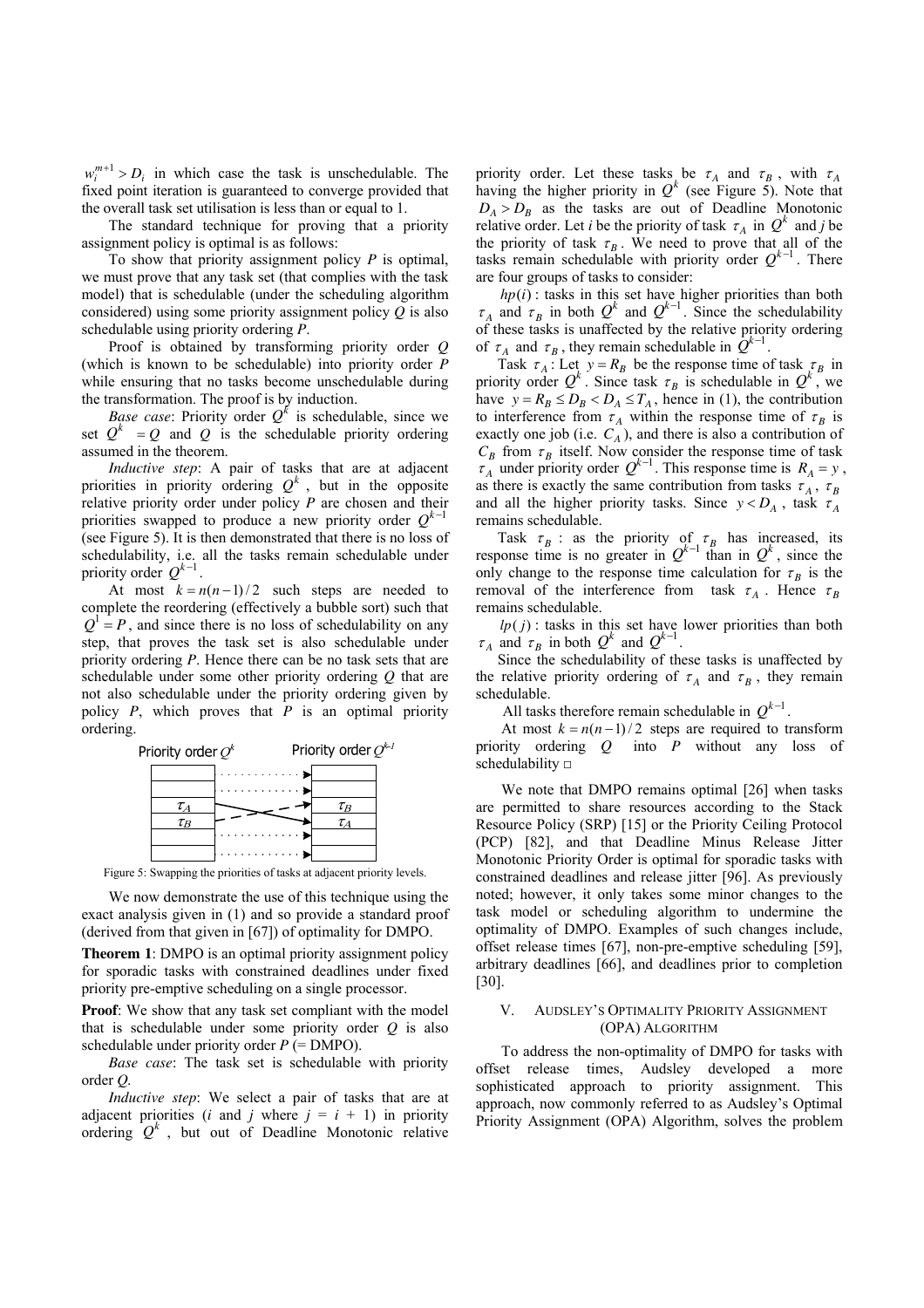of priority assignment for all of the four cases cited above where DMPO is no longer optimal. It was first published in a technical report in 1991 [10] and formally published some 10 years later in [13].

| for each priority level $k$ , lowest first              |  |  |  |  |
|---------------------------------------------------------|--|--|--|--|
|                                                         |  |  |  |  |
|                                                         |  |  |  |  |
| for each unassigned task $\tau$                         |  |  |  |  |
|                                                         |  |  |  |  |
| if $\tau$ is schedulable at priority k according to     |  |  |  |  |
|                                                         |  |  |  |  |
| schedulability test S with all unassigned tasks assumed |  |  |  |  |
| to have higher priorities                               |  |  |  |  |
|                                                         |  |  |  |  |
|                                                         |  |  |  |  |
| assign $\tau$ to priority k                             |  |  |  |  |
| break (continue outer loop)                             |  |  |  |  |
|                                                         |  |  |  |  |
|                                                         |  |  |  |  |
|                                                         |  |  |  |  |
|                                                         |  |  |  |  |
| return unschedulable                                    |  |  |  |  |
|                                                         |  |  |  |  |
|                                                         |  |  |  |  |
| return schedulable                                      |  |  |  |  |

Algorithm 1: Audsley's Optimal Priority Assignment Algorithm

The pseudo code for Audsley's algorithm, using some compatible schedulability test *S* is shown in Algorithm 1. For *n* tasks, Audsley's algorithm (Algorithm 1) makes at most  $n(n+1)/2$  calls to a compatible schedulability test *S*. The algorithm is guaranteed to find a priority assignment that is schedulable according to test *S*, if such an assignment exists. The complexity of Audsley's algorithm is a significant improvement over checking all *n!* possible priority orderings. For  $n = 25$ , a maximum of 325 schedulability tests are required, instead of  $>10^{25}$ . Note that the OPA algorithm does not specify the order in which the schedulability of unassigned tasks should be checked at each priority level.

Audsley's algorithm has been proven to be applicable in a variety of different situations, including the following:

- Periodic tasks with offset release times [10].
- Sporadic tasks with arbitrary deadlines see section 7 of [89]
- Sporadic task sets under non-pre-emptive scheduling see Theorem 17 in [59].
- Tasks with mixed criticalities and an execution time budget per criticality level [90].
- Generalised Multi-frame tasks, where jobs of a task follow a fixed sequence with different worst-case execution times, deadlines and inter-arrival times between the different types of job – see section 7.1 of [97].
- The Diagraph Real-time Task (DRT) model [85]. In this case, Stigge and Yi [86] showed that Audsley's algorithm can effectively be applied to both the problem of assigning Static Priorities (SP) to tasks, and the problem of assigning Static Job-type Priorities (SJP) to the job types (vertices) that characterise each task.
- Periodic tasks with worst-case execution times described by random variables [71].

We note that Audsley's algorithm is also applicable to the (*m*-*k*) firm task model [75] as can easily be shown by considering the three conditions for applicability discussed below.

In 2009, Davis and Burns [49] proved an important result about the applicability of Audsley's OPA algorithm. They showed that three simple Conditions are both sufficient and necessary for Audsley's algorithm to provide optimal priority assignment with respect to a given schedulability test S. This is a powerful result since it enables the OPA algorithm to be applied in a wide range of scenarios, while lowering the burden of proof of optimality to one of showing compliance with the three Conditions, something that is typically easily proved or disproved.

The three Conditions are reproduced below from [49] . They refer to properties of a task that are *independent* of its assigned priority. For example the worst-case execution time, deadline, and minimum inter-arrival time of a task are typically independent of its priority. By contrast a task's worst-case response time is typically highly dependent on its relative priority.

**Condition 1:** "The schedulability of a task  $\tau_k$  may, according to test *S*, depend on any independent properties of tasks with priorities higher than *k*, but not on any properties of those tasks that depend on their relative priority ordering."

**Condition 2:** "The schedulability of a task  $\tau_k$  may, according to test *S*, depend on any independent properties of tasks with priorities lower than *k*, but not on any properties of those tasks that depend on their relative priority ordering."

**Condition 3**: "When the priorities of any two tasks of adjacent priority are swapped, the task being assigned the higher priority cannot become unschedulable according to test *S*, if it was previously schedulable at the lower priority. (As a corollary, the task being assigned the lower priority cannot become schedulable according to test *S*, if it was previously unschedulable at the higher priority)."

Detailed proof that these conditions are sufficient and necessary for the applicability of the OPA algorithm is given in [49].

# *A. Applying Audsley's OPA Algorithm to Global Fixed Priority Scheduling on a Multiprocessor*

Davis and Burns [49] used the above three Conditions to categorise schedulability tests for global fixed priority scheduling on identical multiprocessors (with *m* processors) according to their compatibility or otherwise with Audsley's algorithm.

The following schedulability tests were shown to be incompatible with OPA:

- Any exact test for global fixed priority pre-emptive scheduling [7] such as those for periodic task sets given by Cucu and Goossens [39], [40].
- Response time analysis (RTA test) of Bertogna and Cirinei [20].

Improved RTA-LC test of Guan et al. [61].

- While the following tests were shown to be compatible:
- Deadline Analysis (DA test) of Bertogna et al. [21].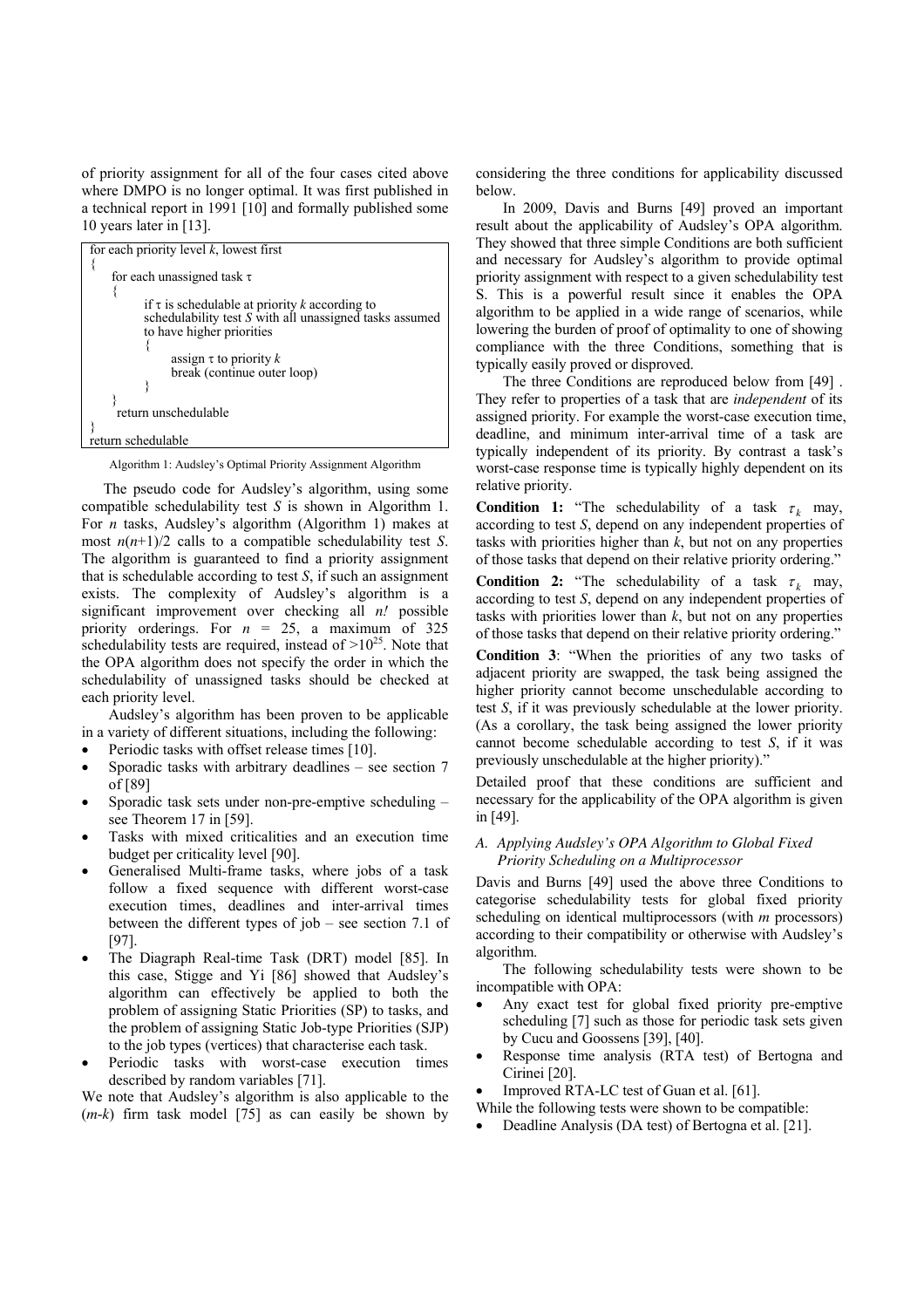Improved DA-LC test (based on the RTA-LC test) [49].

 Response Time test of Andersson and Jonsson [7]. Below we give the schedulability equations for the DA test [21]; by simple inspection of the terms in these equations, it is clear that the three Conditions hold, since there is only a dependency on the set of higher priority tasks, but not on their relative priority order, and the interference becomes strictly smaller with increasing priority.

$$
D_k \ge C_k + \left[ \frac{1}{m} \sum_{i \in hp(k)} I_i^D(D_k, C_k) \right]
$$
 (2)

where:

$$
I_i^D(D_k, C_k) = \min(W_i^D(D_k), D_k - C_k + 1)
$$
  
\n
$$
W_i^D(L) = N_i^D(L)C_i + \min(C_i, L + D_i - C_i - N_i^D(L)T_i)
$$
  
\n
$$
N_i^D(L) = \left[ \frac{L + D_i - C_i}{T_i} \right]
$$

By contrast, inspection of the equations given below for the RTA test [20] shows that this test is incompatible with Audsley's algorithm. This is because there is a dependency on the upper bound response times ( $R_i^{UB}$ ) of higher priority tasks which in turn depends on their relative priority ordering.

$$
R_k^{UB} \leftarrow C_k + \left\lfloor \frac{1}{m} \sum_{i \in hp(k)} I_i^R(R_k^{UB}, C_k) \right\rfloor \tag{3}
$$

where:

$$
I_i^R(R_k^{UB}, C_k) = \min(W_i^R(R_k^{UB}), R_k^{UB} - C_k + 1)
$$
  
\n
$$
W_i^R(L) = N_i^R(L)C_i + \min(C_i, L + R_i^{UB} - C_i - N_i^R(L)T_i)
$$
  
\n
$$
N_i^R(L) = \left[ \frac{L + R_i^{UB} - C_i}{T_i} \right]
$$

The incompatibility of the stronger schedulability tests for global fixed priority scheduling (the RTA test strictly dominates the DA test) raises the interesting question, which is more powerful, better priority assignment or a better schedulability test. In other words, when faced with the choice, should we use a weaker schedulability test for which we can determine an optimal priority assignment or a stronger test where priority assignment can only be accomplished by using a heuristic.



Figure 6: The effect of priority assignment on task set schedulability for global fixed priority scheduling.

Figure 6 shows the success ratio (percentage of schedulable task sets) for a 16 processor system, with 80 tasks reproduced from [49]. Results for the RTA test are shown as dashed lines, while those for the DA test are shown as solid lines. What is striking from the graph is that the difference between the two schedulability tests is small, but the difference between the different priority assignment heuristics (DMPO, DCMPO, DkC) and optimal priority assignment (OPA) is large. In particular, DMPO is shown to be a poor heuristic for global fixed priority scheduling, while the DkC heuristic (based on TkC  $[6]$  – see later in this section) has much better performance. The best performance was obtained using the weaker DA schedulability test combined with optimal priority assignment, rather than the stronger RTA test and the DkC priority assignment heuristic.

The above findings raise the question, what to do if we have a schedulability test that is effective (like the RTA test), but is not compatible with Audsley's algorithm? Clearly a brute force approach, searching all *n*! distinct priority orderings is intractable. One viable approach is to direct a backtracking search by identifying partial priority orderings that are definitely schedulable (using a weaker OPA-compatible test) and others that are definitely unschedulable (using an OPA-compatible necessary condition). This approach, introduced in [48] has subsequently been applied in the analysis of real-time flows over a wireless network [84].

A different approach to obtain improvements to the joint schedulability / priority assignment problem for global fixed priority scheduling was taken by Pathan and Jonsson [73] in 2011. Their Hybrid Priority Assignment (HPA) method takes account of the parameters of particular tasks and the intrinsic pessimism in the RTA-LC and DA-LC tests. It assigns the highest priority to a subset of *k* tasks with high density (execution time divided by deadline) so that they effectively occupy a processor each, and then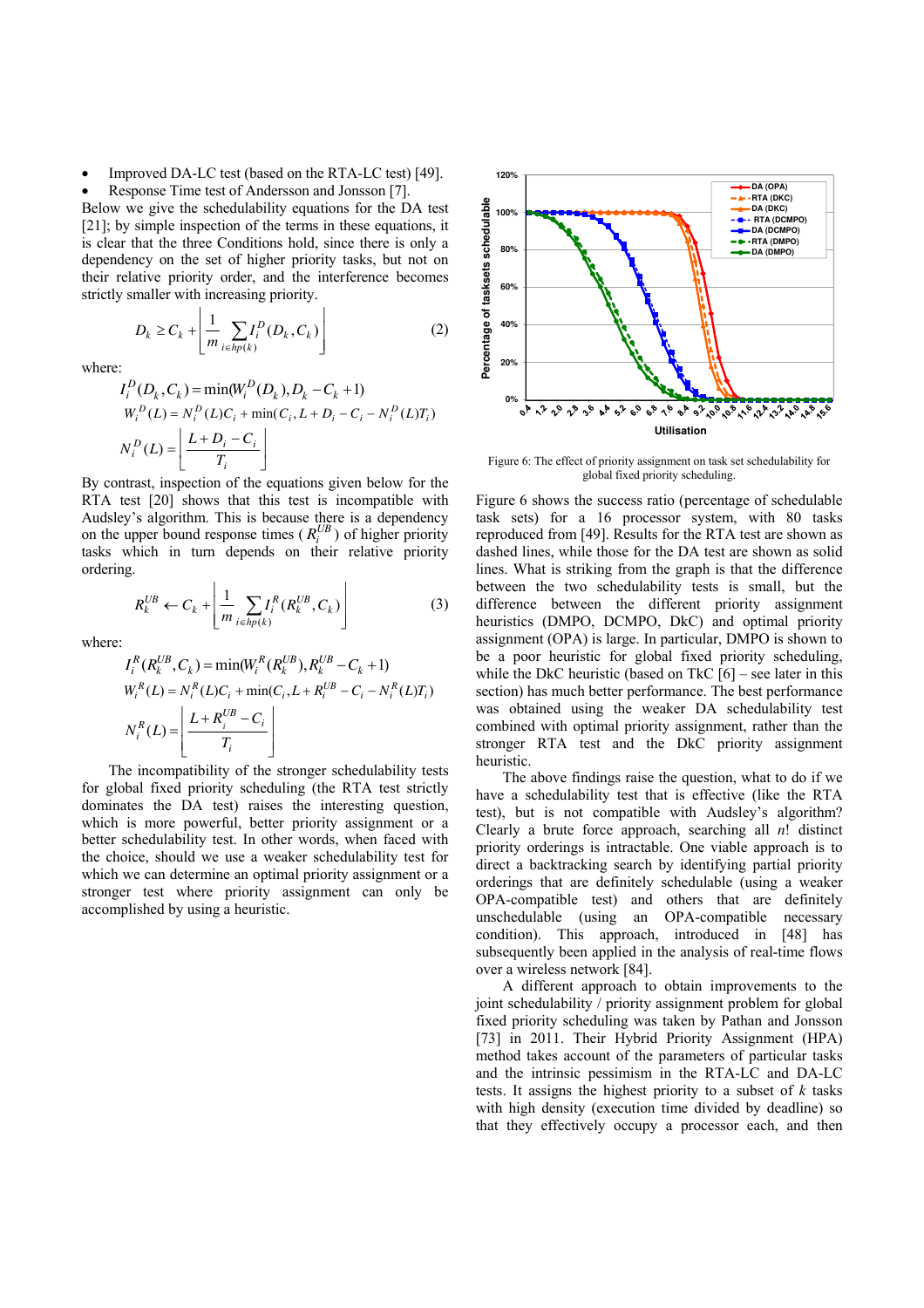applies the DA-LC or RTA-LC tests to the remaining tasks on (*m*-*k*) processors using Audsley's algorithm and a heuristic priority assignment policy respectively. The approach results in better schedulability by effectively trading a small increase in interference due to assuming that *k* heavy tasks each utilize a complete processor, for a larger reduction in interference due to a decrease in the number of tasks considered as causing *carry-in* interference from *m-*1 to *m*-*k-*1. This approach dominates DA-LC+OPA and RTA-LC + heuristic priority assignment.

In 2012, Chwa et al. [38] noted that the state-of-the-art schedulability tests for global fixed (task) priority scheduling appeared to outperform those for global fixed job priority scheduling (for example gEDF). They remarked that this was most likely due to ineffective approaches to assigning job priorities in the latter case. They adapted Audsley's OPA algorithm to the problem of assigning job priorities in the form of pseudo deadlines, a task-level parameter used along with the job release times to determine job-level priorities. The resulting Optimal Pseudo Deadline Assignment algorithm, and a heuristic adaptation of it, provide substantially improved schedulability compared to schedulability tests for gEDF, and also compared to the DA-LC / OPA test for global fixed priority scheduling.

The work of Pathan and Jonsson [73] effectively combined ideas from earlier research into priority assignments aimed at combatting the so called "*Dhall Effect*" [54] with the more sophisticated schedulability tests and Audsley's algorithm applied to a subset of tasks As an aside, we now give a brief summary of that early work.

In 1978, Dhall and Liu [54] showed that with Rate Monotonic priority order (RMPO), the utilisation bound for implicit deadline periodic tasks under global fixed priority scheduling on *m* processors is  $1 + \varepsilon$ , for arbitrarily small  $\varepsilon$ . Hence RMPO and similarly DMPO can be poor priority assignments to use with global fixed scheduling on an identical multiprocessor system. In 2000, Andersson and Jonsson [6] designed the TkC priority assignment policy to avoid the Dhall effect which results in the poor performance of RMPO. TkC assigns priorities based on  $T_i - kC_i$  where  $k$ depends on the number of processors. Via an empirical investigation, Andersson and Jonsson [6] demonstrated the effectiveness of their TkC priority assignment policy for implicit deadline periodic tasksets. (Note the DkC heuristic used in Figure 6 is a simple extension of TkC using  $D_i - kC_i$ to determine the priority order).

Andersson et al. [8] also proposed the RM-US $\lceil c \rceil$ priority assignment algorithm. This algorithm assigns the highest priority to tasks with utilisation greater than the threshold  $\zeta$  and otherwise assigns priorities in RMPO. They showed that RM-US[ $m/(3m-2)$ ] has a utilisation bound of  $m^2/(3m-2)$ . In 2005, Bertogna et al. [23] proved an improved bound of  $(m+1)/3$  for RM-US[  $1/3$  ]. Subsequently, in 2008, Andersson [9] proposed a 'slack monotonic' algorithm, called SM-US that works in the same way as RM-US but assigns priorities according to the slack

 $(T_i - C_i)$  of each task (DCMPO in Figure 6 similarly uses  $D_i - C_i$ . SM-US has a utilisation bound of  $2/(3 + \sqrt{5})m \approx 0.382m$ . This bound is better than the corresponding one for RM-US[ $1/3$ ] when  $m \ge 7$ .

### *B. Minimising the number of priority levels*

So far, we have only considered systems where each task has a unique priority; however, in practice, there may be good reasons for minimising the number of priority levels used. For example an RTOS may support only a limited number of priority levels (e.g. 8 or 16 in OSEK [1]), or there may be many priority levels available, but the system designer may want to minimise the number of priority levels used to reduce the overall stack usage.



Algorithm 2: Audsley's Algorithm modified to minimize the number of priority levels required

Audsley's algorithm permits a simple adaptation (see Algorithm 2 above) described in [13] that minimises the number of priority levels required.

We note that Algorithm 2 remains an optimal priority assignment algorithm, since it finds a schedulable priority ordering whenever one exists; however, it also has the useful side effect of minimising the number of priority levels required.

# *C. Minimising lexicographical distance*

Audsley's OPA algorithm can also be used to minimise the perturbation needed to obtain a schedulable priority ordering from any specified desired ordering. Such perturbations can be measured in terms of either *lexicographical distance* or *reverse lexicographical distance*. To illustrate these terms, let us assume that a set of tasks have been labelled (A, B, C) representing the desired priority ordering from highest to lowest priority. The set of all possible orderings in lexicographical (dictionary) order is given by:  $(A,B,C)$ ,  $(A,C,B)$ ,  $(B,A,C)$ ,  $(B,C,A)$ ,  $(C,A,B)$ , (C,B,A). Thus the lexicographical distance between the desired ordering (A,B,C) and the ordering (B,A,C) is 2. In reverse lexicographical order, we have instead: (C,B,A), (B,C,A), (C,A,B), (A,C,B), (B,A,C), (A,B,C). This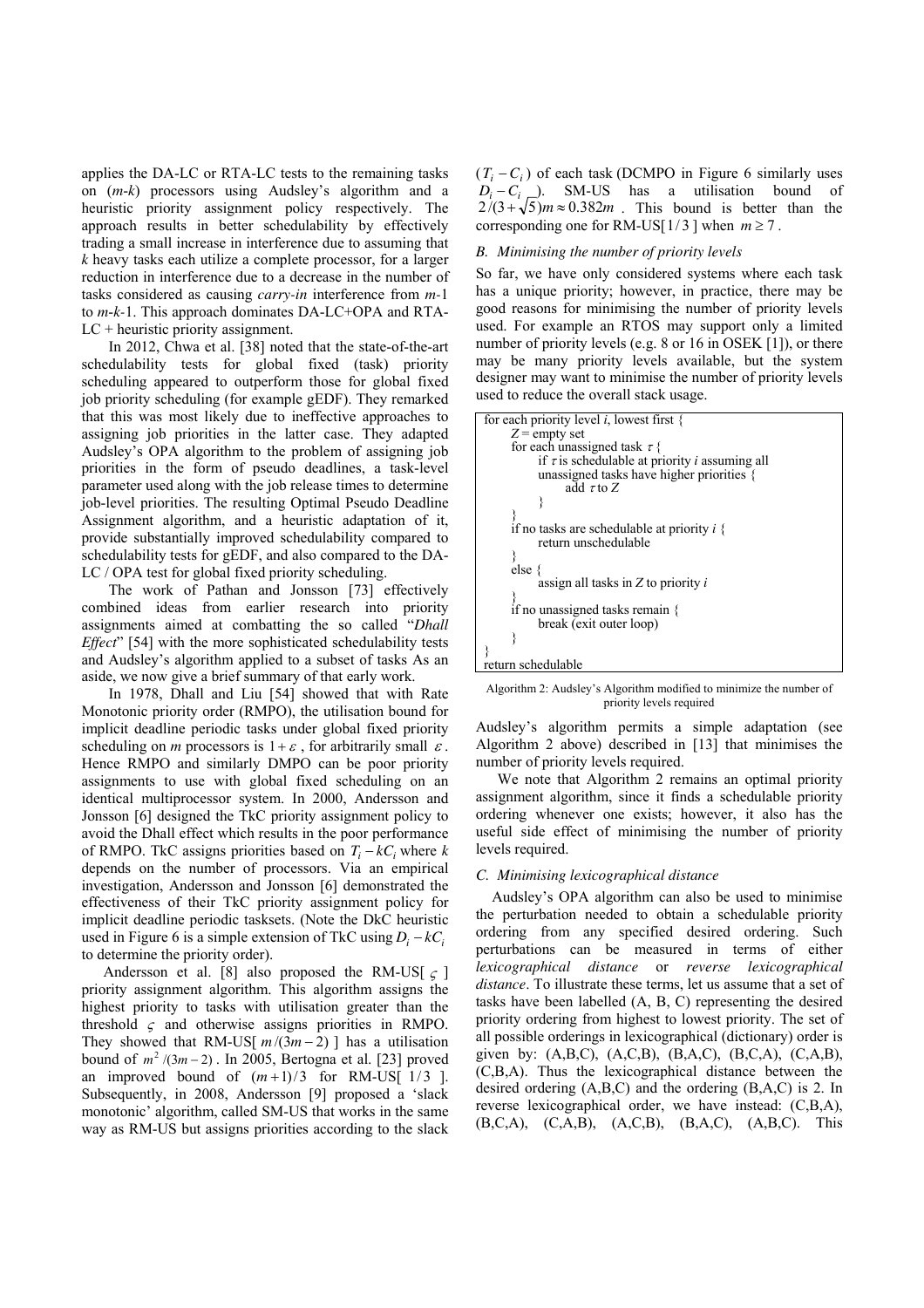dictionary is constructed by reversing the letters in each word, sorting them in normal (lexicographical) dictionary order and then reversing the letters again. Note the reverse lexicographical distance between the desired ordering (A,B,C) and the ordering (B,A,C) is 1. (This illustrates that lexicographical distance and reverse lexicographical distance are different).

Minimising lexicographical distance is typically the most useful, since optimising this metric is a way of placing the most important tasks at the highest priority levels while still maintaining schedulability. This provides a simple means of ensuring that should an overload occur, then the most important tasks will still meet their deadlines.

In 2008, Chu and Burns [37] showed that Audsley's algorithm minimises the reverse lexicographical distance to the desired priority ordering if the unassigned tasks are always examined in the reverse of the desired order. In other words, if the desired priority order is (A,B,C), then the task labelled C is the first to be examined at the lowest priority level, followed by task B and so on.

Minimising lexicographical distance is a more difficult problem that was initially addressed by Soto and Bernat [3] in 2006. They used a branch and bound approach to search a tree of possible priority orderings, starting by assigning tasks at the highest priority, and then checking if a branch was schedulable by assuming DMPO for all of the lower priority (unassigned) tasks in that branch. We note that this approach only works when DMPO provides an optimal priority ordering.

Below, we introduce a more general algorithm which minimises the lexicographical distance, we refer to this as the OPA-MLD algorithm.

The OPA-MLD algorithm (Algorithm 3) works as follows: For each priority level  $i$ , highest first, the algorithm tries to assign the highest importance unassigned task (i.e. the first such task in lexicographical order) to that priority level. It checks if the task itself is schedulable at priority *i* and if so, uses the OPA algorithm to determine if there exists a schedulable priority ordering for the other unassigned tasks at lower priority levels. If this is the case, then the trial task is assigned to priority level *i*, otherwise the algorithm continues with the task of next highest importance and so on until it finds a task to assign, or the system has been found to be unschedulable. Assuming that a task is assigned then the algorithm continues with the next highest priority level.

```
for each priority level i, highest first { 
   for each unassigned task \tau in lexicographical
     order { 
         if a schedulable ordering exists for the 
         unassigned tasks by using the OPA 
        algorithm on them, assuming that \tau is
         assigned priority i and the other 
         previously assigned tasks have priorities 
         higher than i 
             if so { 
                assign \tau priority i
                 break (continue outer loop) 
    } 
    } 
   } 
   if no tasks schedulable at priority i { 
         return unschedulable 
   } 
} 
return schedulable
```
Algorithm 3: Optimal Priority Assignment Minimising Lexicographical Distance (OPA-MLD)

Since each task is only assigned if there exists some schedulable ordering for the unassigned tasks at lower priority levels, then it is easy to see that the algorithm is optimal (i.e. it always finds a schedulable priority ordering if such an ordering exists). Further, the algorithm constructs an ordering that minimises lexicographical distance. This is the case because it assigns the task with the highest importance (i.e. first in the lexicographical order) whenever there exists a schedulable partial ordering for the unassigned tasks, and it does so in order, highest priority first.

The worst-case complexity of the MLD algorithm can be determined as follows. Let *n* be the number of tasks, *p* of which are currently unassigned. Consider the  $(n - p + 1)$ th iteration of the algorithm. There are *p* tasks each of which is itself schedulable at priority  $n - p + 1$ . (This is the case, since for the first iteration, every task is valid and therefore schedulable at the highest priority; further on each subsequent iteration it is known from the previous iteration that a schedulable priority order exists for those tasks that remain unassigned, which implies that each of unassigned task must be schedulable at the highest unassigned priority level). For each of the  $p$  tasks, there are  $p - 1$  other unassigned tasks that need their schedulability checked using the OPA algorithm. Hence the number of single task schedulability tests required on this iteration of the algorithm is given by:

$$
p(p-1)p/2 = \frac{p^3}{2} - \frac{p^2}{2}
$$
 (4)

Hence the overall complexity of the algorithm is given by:

$$
\sum_{p=1}^{n} \left( \frac{p^3}{2} - \frac{p^2}{2} \right)
$$
 (5)

Using the standard formulae for sums of squares and cubes, we have: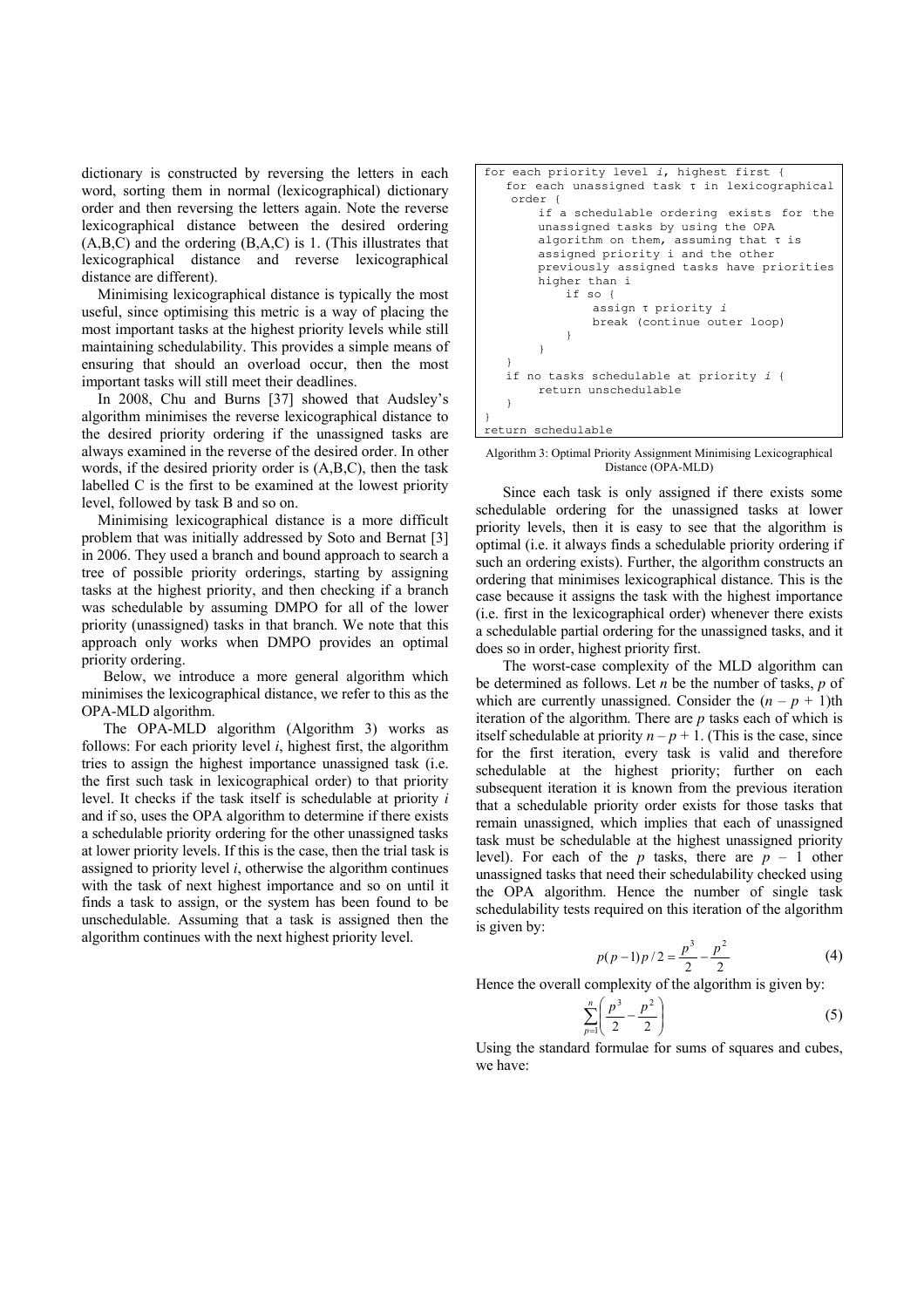$$
\sum_{p=1}^{n} \left( \frac{p^3}{2} - \frac{p^2}{2} \right)
$$
  
=  $n^2 (n+1)^2 / 8 + n(n+1)(2n+1)/12$  (6)  
=  $(3(n^4 - n^2) + 2(n^3 - n))/24$ 

The overall complexity of the MLD algorithm is therefore  $O(n^4)$  single task schedulability tests, compared to  $O(n^2)$ such tests required to find the reverse lexicographical ordering or simply any schedulable ordering using Audsley's algorithm. We note that this higher complexity remains tractable for reasonable sized task sets. For example, for  $n =$ 10 tasks, 1320 schedulability tests would be required, compared to  $n! = 3.628,800$  combinations of possible priority orderings. For  $n = 100$  tasks,  $1.25 \times 10^7$  schedulability tests would be required, which remains viable, compared to  $n! = 10^{158}$  combinations of possible priority orderings, which certainly is not.

We note that when the class of task set being considered has a simple optimal priority assignment, for example DMPO, then that partial ordering can be used in place of the OPA algorithm in the inner loop. This reduces the complexity of each iteration to:

$$
p(p-1) = p^2 - p \tag{7}
$$

And hence overall complexity to  $2(n^3 - n)/6$  single task schedulability tests, or  $O(n^3)$ : This reduction transforms the OPA-MLD algorithm into the equivalent of the algorithm given by Soto and Bernat [3].

# *D. Task importance and period transformation*

Audsley's OPA algorithm focuses on achieving schedulability for all of the tasks in a system under assumptions of normal operation. In some applications; however, there are tasks that are of much higher importance than others, which require preferential treatment under overload conditions. These important tasks should not be impacted by execution time overruns in less important tasks. Appropriate run-time monitoring and budget enforcement is one way to achieve this behaviour; however, in simple systems fixed priority scheduling alone may be sufficient assuming a priority assignment that reflects task importance, with tasks of higher importance given higher priority. We have already seen that the OPA-MLD algorithm provides a means of constructing such a priority assignment when it is viable without compromising schedulability. However, if the important tasks have long execution times relative to the deadlines of other tasks then this may not be possible. In such systems, one simple technique that may be used is *period transformation* [81]. Here, important tasks with long periods are subdivided e.g. into two parts each with half the execution time and half the period. While this subdivision has the disadvantage that it requires changes to the code and increases scheduling overheads, it has the advantage that the task may then be represented as having a shorter period (and deadline) and thus becomes amenable to being given a

higher priority without compromising the schedulability of other tasks.

### VI. ROBUST PRIORITY ASSIGNMENT

While Audsley's OPA algorithm can be applied in a broad range of cases, it has one significant drawback. It makes an arbitrary choice of which schedulable task to assign at each priority level. Such an arbitrary assignment can easily leave the system only just schedulable, and thus fragile to any minor changes in task parameters or under estimations of interference or execution budgets. This is a problem in practice, since tasks may be subject to *additional interference* in the form of execution time budget overruns, interrupts occurring at ill-defined rates, ill-defined RTOS overheads, ill-defined critical sections, and cycle stealing by peripheral devices (e.g. DMA). What is really needed is a robust priority ordering that is able to tolerate the maximum amount of such additional interference.

This problem was addressed by Davis and Burns in their work on Robust Priority Assignment [45]. They assumed a general additional interference function  $E(\alpha, w, i)$ , where  $\alpha$ is a scaling factor, used to model variability in the amount of interference, *w* is the length of the time interval over which the interference occurs and *i* is the priority level affected by the interference. The function  $E(\alpha, w, i)$  is required to be a monotonically non-decreasing function of its parameters. In practice, this represents little restriction, since almost all sources of interference are (i) greater in longer intervals of time than shorter ones, (ii) affect lower priority tasks if they also affect higher priority ones, and (iii) are in any case guaranteed to be monotonic in  $\alpha$  since that is the scaling factor.

Robust Priority Assignment is defined as follows:

**Definition** (from [45]): *robust priority assignment policy*: "For a given system model and additional interference function, a priority assignment policy *P* is referred to as *robust* if there are no systems, compliant with the system model, that are both schedulable and can tolerate additional interference characterized by a scaling factor  $\alpha$  using another priority assignment policy *Q* that are not also both schedulable and can tolerate additional interference characterized by the same or larger scaling factor using priority assignment policy *P*."

Stated otherwise, of all schedulable priority orderings, the robust priority ordering tolerates the most additional interference (i.e. largest value of  $\alpha$ ).

The Robust Priority Assignment (RPA) algorithm (see Algorithm 4) is based on Audsley's OPA algorithm and requires exactly the same three Conditions to be applicable. (Since the additional interference function is monotonically non-decreasing in its parameters, if the three Conditions hold for OPA, then they continue to do so when additional interference is considered in RPA). This means that the RPA algorithm is compatible with any schedulability test that is compatible with OPA. The RPA algorithm provides a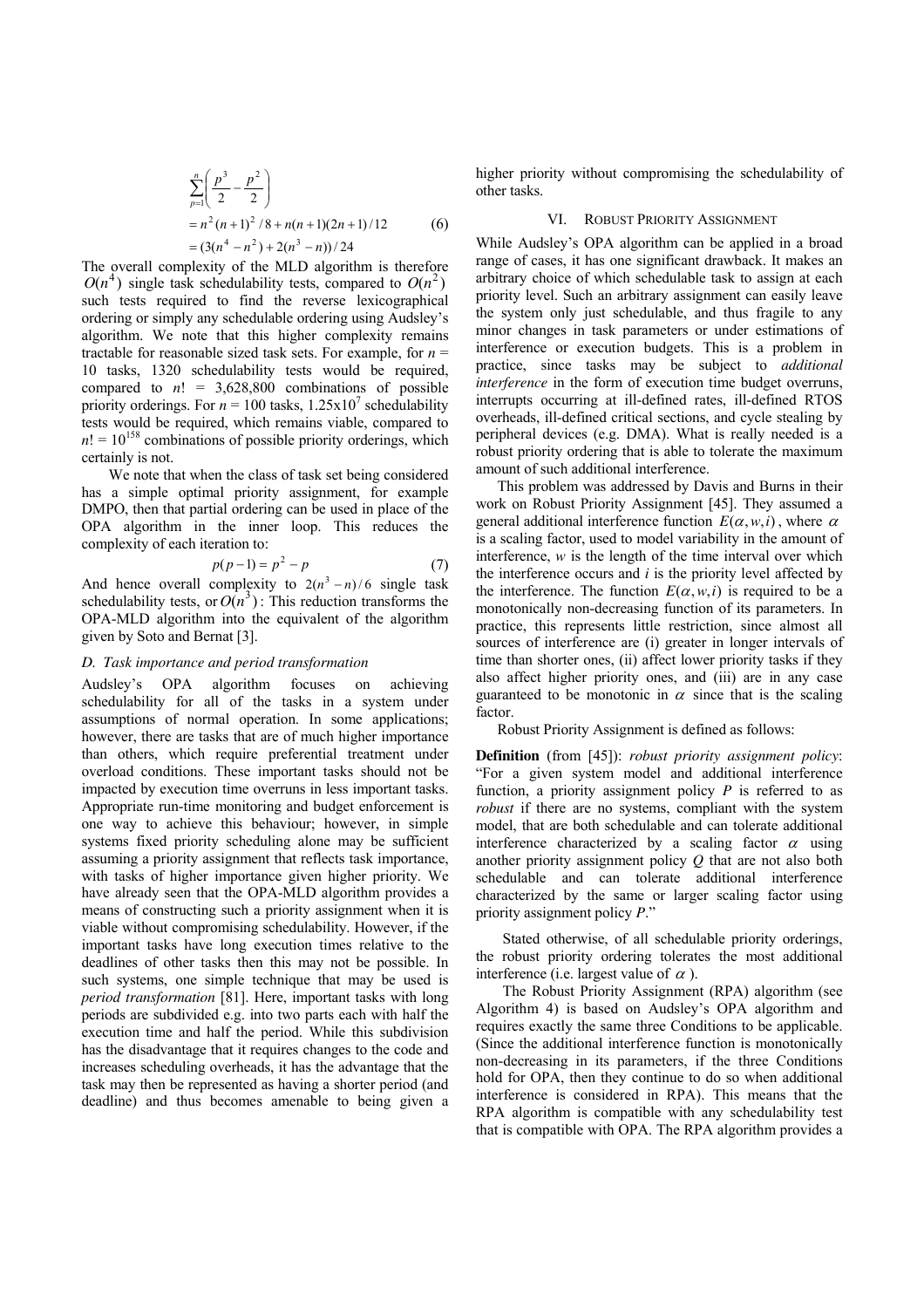priority ordering that is both optimal (easily seen by equivalence to Audsley's algorithm) and robust, as proven in [45].

| for each priority level i, lowest first $\{$                                                                                                                      |
|-------------------------------------------------------------------------------------------------------------------------------------------------------------------|
| for each unassigned task $\tau$ {                                                                                                                                 |
| determine the largest value of $\alpha$ for which task $\tau$ is<br>schedulable at priority <i>i</i> assuming that all unassigned<br>tasks have higher priorities |
|                                                                                                                                                                   |
| if no tasks are schedulable at priority $i \nvert$                                                                                                                |
| return unschedulable                                                                                                                                              |
|                                                                                                                                                                   |
| else $\{$                                                                                                                                                         |
| assign the schedulable task that tolerates the max $\alpha$ at<br>priority $i$ to priority $i$                                                                    |
|                                                                                                                                                                   |
|                                                                                                                                                                   |
| return schedulable                                                                                                                                                |

Algorithm 4: Robust Priority Assignment (RPA) Algorithm

It is instructive to compare the robust priority ordering with both DMPO and that generated by OPA on an example. The following example taken from [45] considers robust priority assignment for the tasks in Table IV assuming fixed priority non-pre-emptive scheduling (FPNS) and the simplest possible additional interference function  $E(\alpha, w, i) = \alpha$ . Such an interference function might represent the unknown execution time of an interrupt handler that runs infrequently (at most once in any busy period).

TABLE IV: TASK PARAMETERS

| Task                             | C   | т    | D    |
|----------------------------------|-----|------|------|
| $\tau_{\scriptscriptstyle{A}}$   | 125 | 450  | 450  |
| $\tau_{B}$                       | 125 | 550  | 550  |
| $\tau_{C}$                       | 65  | 600  | 600  |
| $\tau_D$                         | 125 | 1000 | 1000 |
| ${\tau}_{\scriptscriptstyle{E}}$ | 125 | 2000 | 2000 |

Table V gives the values of  $\alpha$  computed<sup>4</sup> by the RPA algorithm as it iterates from the lowest to the highest priority level. ('NS' indicates that a task was not schedulable at that particular priority even without any additional interference). The values highlighted in bold indicated the task that tolerated the maximum value of  $\alpha$  at a particular priority level, and hence was assigned that priority. The robust priority ordering for this example is therefore  $(\tau_A, \tau_C, \tau_B, \tau_D, \tau_E)$  which tolerates a maximum amount of additional interference of 110 time units. By comparison, DMPO ( $\tau_A$ ,  $\tau_B$ ,  $\tau_C$ ,  $\tau_D$ ,  $\tau_E$ ) results in values of  $\alpha$  of (200, 175, 74, 120, 354) and hence tolerates a maximum amount of additional interference of 74 time units. As a number of priority orderings are schedulable without additional interference, the ordering chosen by the OPA algorithm depends upon the order in which the tasks are checked. If this order is  $\tau_A$ ,  $\tau_B$ ,  $\tau_C$ ,  $\tau_D$ ,  $\tau_E$  then the priority ordering produced by OPA would be  $(\tau_C, \tau_B, \tau_A, \tau_D, \tau_E)$  which tolerates a maximum amount of additional interference of just 10 time units. This example serves to illustrate the practical importance of not just selecting *any* schedulable priority ordering, but one that is robust.

TABLE V: COMPUTED VALUES OF  $\alpha$ 

|                 |     |                                  | <b>Task</b>                       |              |                                  |
|-----------------|-----|----------------------------------|-----------------------------------|--------------|----------------------------------|
| <b>Priority</b> |     | ${\tau}_{\scriptscriptstyle{R}}$ | $\tau_{\rm \scriptscriptstyle C}$ | $\tau_{\,n}$ | ${\tau}_{\scriptscriptstyle{F}}$ |
|                 | NS  | NS                               | NS                                | 120          | 354                              |
|                 | NS  | NS                               | NS                                | 120          |                                  |
| 3               | 10  | 110                              | 74                                |              |                                  |
| 2               | 135 |                                  | 199                               |              |                                  |
|                 | 200 |                                  |                                   |              |                                  |

Davis and Burns [45] proved the negative result that in general, the robust priority ordering depends on the form of the additional interference function and can therefore only be precisely determined if  $\alpha$  is the only unknown in the function  $E(\alpha, w, i)$ ). Nevertheless, this is often the case, and in practice, it can be instructive to use a simple additional interference function such as  $E(\alpha, w, i) = \alpha$  to obtain a robust priority assignment. Further, they showed that in the case of systems where the scheduling policy (e.g. FPPS) and task parameters (e.g. constrained deadlines, resource accesses according to SRP or PCP, no offset release times), are such that DMPO is optimal, then DMPO is also the robust priority ordering irrespective of the form of the additional interference function, provided only that it is monotonically non-decreasing in its parameters.

Classifying tasks into those whose parameters are compatible with DMPO being optimal, so called *DM tasks*, and tasks whose parameters do not meet those criteria (*non*  DM tasks), Davis and Burns proved the following result<sup>5</sup> for fixed priority pre-emptive scheduling.

**Theorem 3**: (from Theorem 4 in [45]). For a system of DM and non DM tasks, where a schedulable priority ordering exists, there is a robust priority ordering *P* with the DM tasks in Deadline Monotonic partial order.

Theorem 3 effectively says that we may always place DM tasks in Deadline Monotonic order and only need to determine how the non-DM tasks should be interleaved among them.

This result can be used to improve the efficiency of Audsley's algorithm and the RPA algorithm. Theorem 3 tells us that of all the DM tasks, the task with the longest deadline is the one that is able to tolerate the most additional interference at any given priority level, hence in the OPA and RPA algorithms, only one DM task need be checked at each priority level, the one with the longest deadline of all unassigned DM tasks. This reduces the number of single task schedulability tests needed from  $n(n+1)/2$  to  $(n(n+1) - k(k-1))/2$  when there are *n* tasks in total, of

 $\overline{a}$ 

 4 Via binary search down to a granularity of 1 time unit.

 $<sup>5</sup>$  This also applies to tasks with release jitter and Deadline minus Jitter</sup> Monotonic Priority Ordering. We state the simpler form here.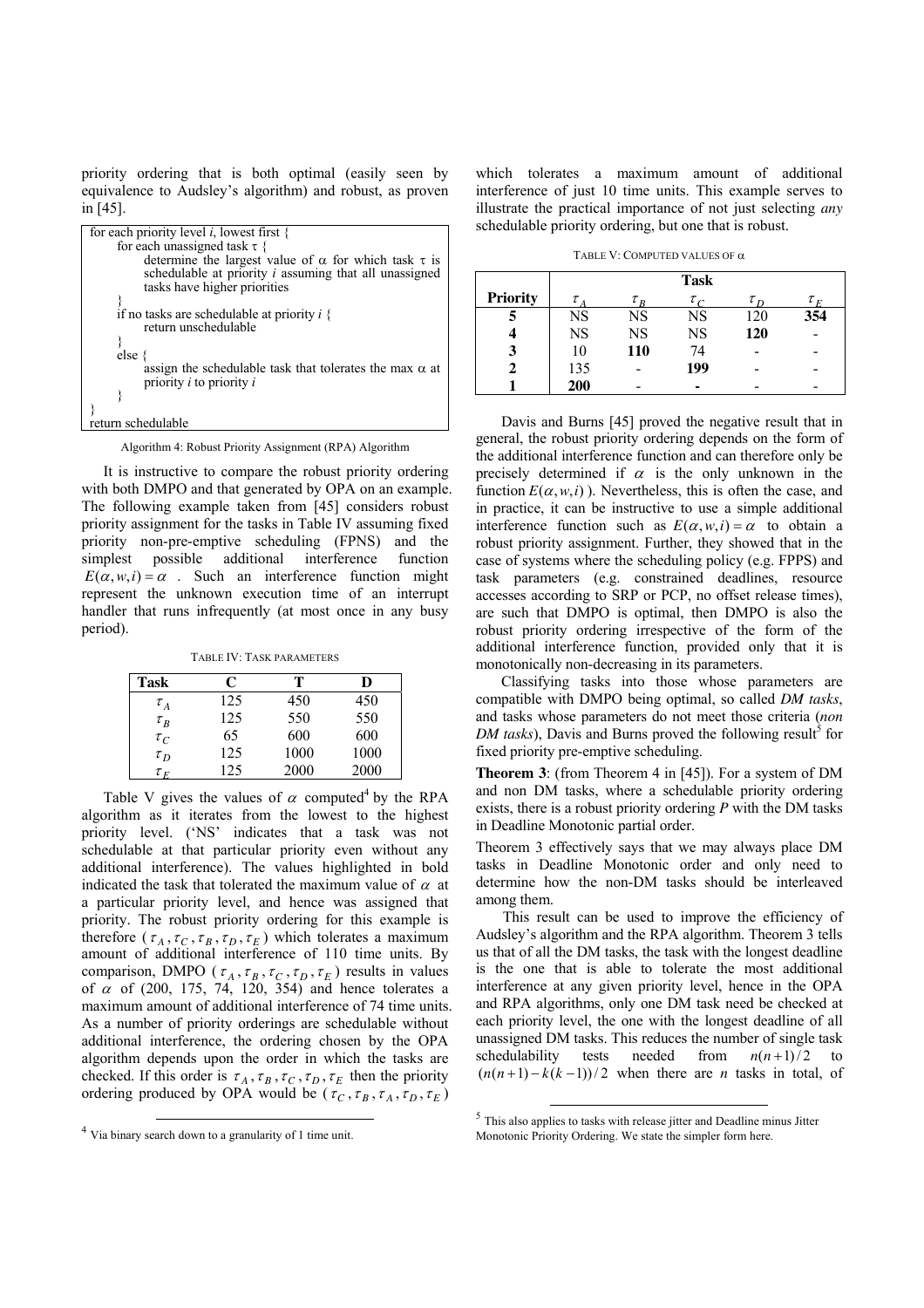which *k* are DM tasks. For example, in a system with  $n = 50$ sporadic tasks, 46 of which have constrained deadlines, and *k*  $=$  4 of which have arbitrary deadlines, a maximum of 240 schedulability tests are needed instead of 1275.

Robust Priority Assignment has been extended to messages on Controller Area Network [47], showing how the RPA algorithm can be used to maximise the number of errors that could be tolerated on the network before any messages missed their deadlines, or to maximise the delay (bus unavailability) that could be tolerated. Schmidt [80] also used RPA as the basis for an algorithm which assigns message priorities (IDs) on CAN when a subset of the IDs are already fixed.

Prior to the work on Robust Priority Assignment, related research by Lehoczky et al. [68], Katcher et al. [65], Punnekkat et al. [74], and Regehr [76] used the *critical scaling factor* as a metric for determining task set schedulability. (The critical scaling factor was defined by Lehoczky et al. [68] as the largest scaling factor by which the worst-case execution time of every task could be increased without the task set becoming unschedulable). Regehr showed that for task sets where DMPO is the optimal priority assignment policy, it also maximises the critical scaling factor.

#### *A. Priority assignment in Mixed Criticality Systems*

Theorem 3 has subsequently been used to achieve a significant simplification of the problem of priority assignment in mixed criticality systems scheduled using fixed priorities [17].

In the standard task model for mixed criticality systems, introduced by Vestal in 2007 [90], tasks have different criticality levels (e.g. HI and LO) equating to the level of assurance required for their correct and timely operation. HIcriticality tasks have different execution time bounds  $C_i(LO)$  and  $C_i(HI)$  for these criticality levels, representing estimates of the WCET of the task with different levels of assurance. For example a certification authority may require that highly conservative WCET estimates are used for  $C_i(HI)$  for the flight-control software of a Unmanned Aerial Vehicle (UAV), whereas the system designer may use less conservative methods perhaps based on measurements to find  $C_i(LO)$  for the same software ( $C_i(HI) \ge C_i(LO)$ ).

Mixed criticality systems operate in different criticality modes: In LO-criticality mode, all tasks must meet their deadlines, assuming LO-criticality execution times for all tasks. In HI-criticality mode, all HI-criticality tasks must meet their deadlines assuming HI-criticality execution times, while LO-criticality tasks may be abandoned to ensure timely operation of the HI-criticality tasks.

The system starts in LO-criticality mode and transitions to HI-criticality mode when a HI-criticality task exceeds its LO-criticality execution budget. (Transition back to LOcriticality mode may take place when the processor becomes idle).

The analysis for Adaptive Mixed Criticality (AMC) scheduling based on fixed priorities [17] is formulated in the equations below:

$$
R_i (LO) = C_i (LO) + \sum_{\forall j \in lppH(i)} \left[ \frac{R_i (LO)}{T_j} \right] C_j (LO)
$$
  
+ 
$$
\sum_{\forall k \in lppL(i)} \left[ \frac{R_i (LO)}{T_k} \right] C_k (LO)
$$
 (8)

where  $h p L(i)$  ( $h p H(i)$ ) is the set of LO-criticality (HIcriticality) tasks with priorities higher than that of task  $\tau_i$ .

$$
R_i (HI) = C_i (HI) + \sum_{\forall j \in lppH(i)} \left[ \frac{R_i (HI)}{T_j} \right] C_j (HI) +
$$

$$
\sum_{\forall k \in lppL(i)} \left[ \frac{R_i (LO)}{T_k} \right] C_k (LO) \tag{9}
$$

For LO-criticality tasks, the LO-criticality response time  $R_i$  (*LO*) computed via (8) must be no greater than the task's deadline. For HI-criticality tasks, the HI-criticality response time computed via (9) must also be no greater than the deadline. Notice that in (9) the interference term for higher priority LO-criticality tasks is limited to releases within  $R_i$  (*LO*), since that is an upper bound on the time that can be spent in LO-criticality mode since task  $\tau_i$  was released (otherwise task  $\tau_i$  would itself cause a transition to HIcriticality mode).

Given the previous discussion about robust priority assignment, (8) and (9) can be interpreted in a different way. For LO-criticality tasks, the first summation term in (8) can be considered as additional interference and the LOcriticality tasks, as a set of DM tasks. Similarly for the HIcriticality tasks the second summation term in (9) can be interpreted as additional interference, and the HI-criticality tasks considered as a set of DM tasks. (Note that for a HIcriticality task, (9) is always a stricter test than (8)). It follows from Theorem 3 that a robust priority ordering exists that has the LO-criticality tasks in DM partial order, and also the HI-criticality tasks in DM partial order. Thus robust priority assignment reduces to a merge between the two sets, each sorted in DM order, as shown in [17]. This merge is accomplished by a variant of the OPA or RPA algorithms which checks only the longest deadline, unassigned HIcriticality task and the longest deadline, unassigned LOcriticality task at each priority level. Thus the maximum number of schedulability tests required is reduced from quadratic ( $n(n+1)/2$ ) to linear ( $2n-1$ ).

An alternative simple approach to scheduling mixed criticality systems is to partition the priorities, such that all HI-criticality tasks have higher priorities than all the LOcriticality tasks. This approach, referred to as Criticality Monotonic Priority Ordering (CrMPO) has the advantage that run-time policing of LO-criticality execution budgets may not be required, and there is no need to abandon LOcriticality tasks (or prevent new releases) when a HIcriticality task executes for its *C*(*LO*) execution time budget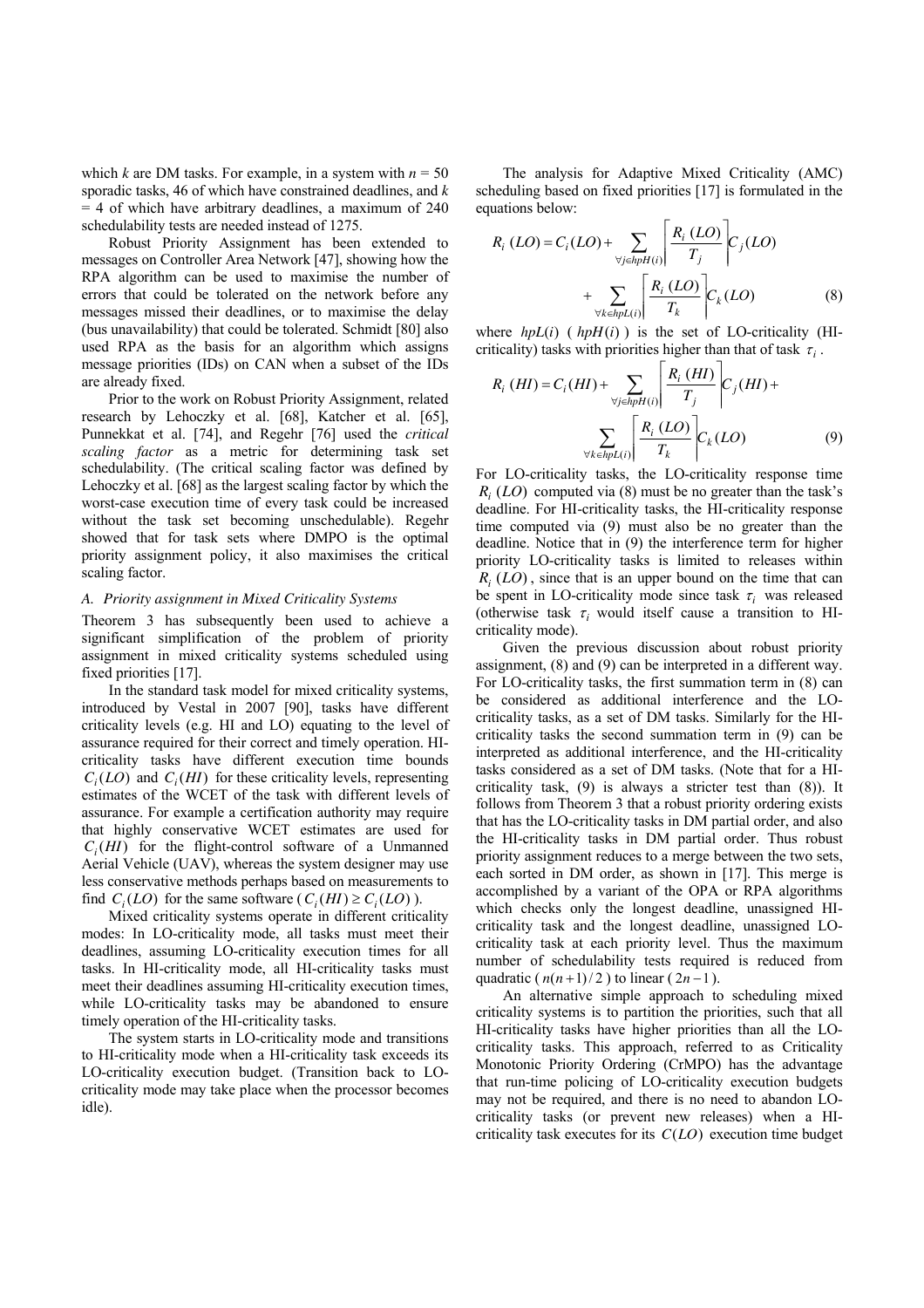without signalling completion. Figure 7, reproduced from [17], shows the performance of CrMPO in relation to AMCrtb which uses the analysis embodied in (8) and (9), along with a modified version of Audsley's algorithm for priority assignment.

Observe that the performance of CrMPO is relatively poor, due to the priority inversion inherent in giving short deadline LO-criticality tasks low priorities. We note that this issue can be addressed in part by Period Transformation techniques [81] that divide the periods of HI-criticality tasks so that they have shorter periods and deadlines than any LOcriticality tasks; however, this method creates additional overheads and loses its effectiveness with more criticality levels [57]. The relatively poor performance of CrMPO shows the importance of appropriate priority assignment in mixed criticality systems.

Note that the lines in Figure 7 labelled SMC-NO, SMC, and AMC-max, represent other fixed priority mixed criticality scheduling schemes and analyses, while UB-H&L represents an upper bound on the performance of any such scheme that uses fixed priorities, for full details see [17].



Figure 7: Poor performance of Criticality Monotonic Priority Ordering (CrMPO).

#### VII. OPTIMAL FIXED PRIORITY SCHEDULING WITH DEFERRED PRE-EMPTION

In the previous section on robust priority assignment, we saw how Audsley's optimal priority assignment algorithm can be augmented to also optimise an additional criterion, in that case robustness in terms of maximising the amount of additional interference that the system can tolerate before a deadline is missed. Davis and Bertogna [52] showed that Audsley's algorithm can be adapted in a similar way to optimise fixed priority scheduling with deferred pre-emption (FPDS) [31].

Recall that with FPDS, each task has a final non-preemptive region of length *F<sup>i</sup>* . If for all tasks, this region is of the minimum possible length i.e.  $F_i = 1$ , then FPDS equates to fixed priority pre-emptive scheduling (FPPS), whereas if for all tasks, it is equal to the task's worst-case execution time i.e.  $F_i = C_i$ , then FPDS equates to fixed priority nonpre-emptive scheduling (FPNS). Thus FPDS subsumes and strictly dominates both FPPS and FPNS, since it can schedule any task set that is schedulable according to either of those policies.





Figure 8: Deadline Monotonic priority ordering is not optimal for fixed priority non-pre-emptive scheduling.

The dominance of FPDS is illustrated by the example set of tasks in Table VI (reproduced from [52]) and the schedule of their execution shown in Figure 8. It is interesting to consider the different possible priority orderings and scheduling policies for this example. With any form of fixed priority scheduling (FPPS, FPNS, or FPDS), then the short deadline of 175 for task  $\tau_A$  means that it must necessarily be assigned the highest priority, otherwise it will be unschedulable. (Assigning task  $\tau_A$  a lower priority would result in a response time of at least 200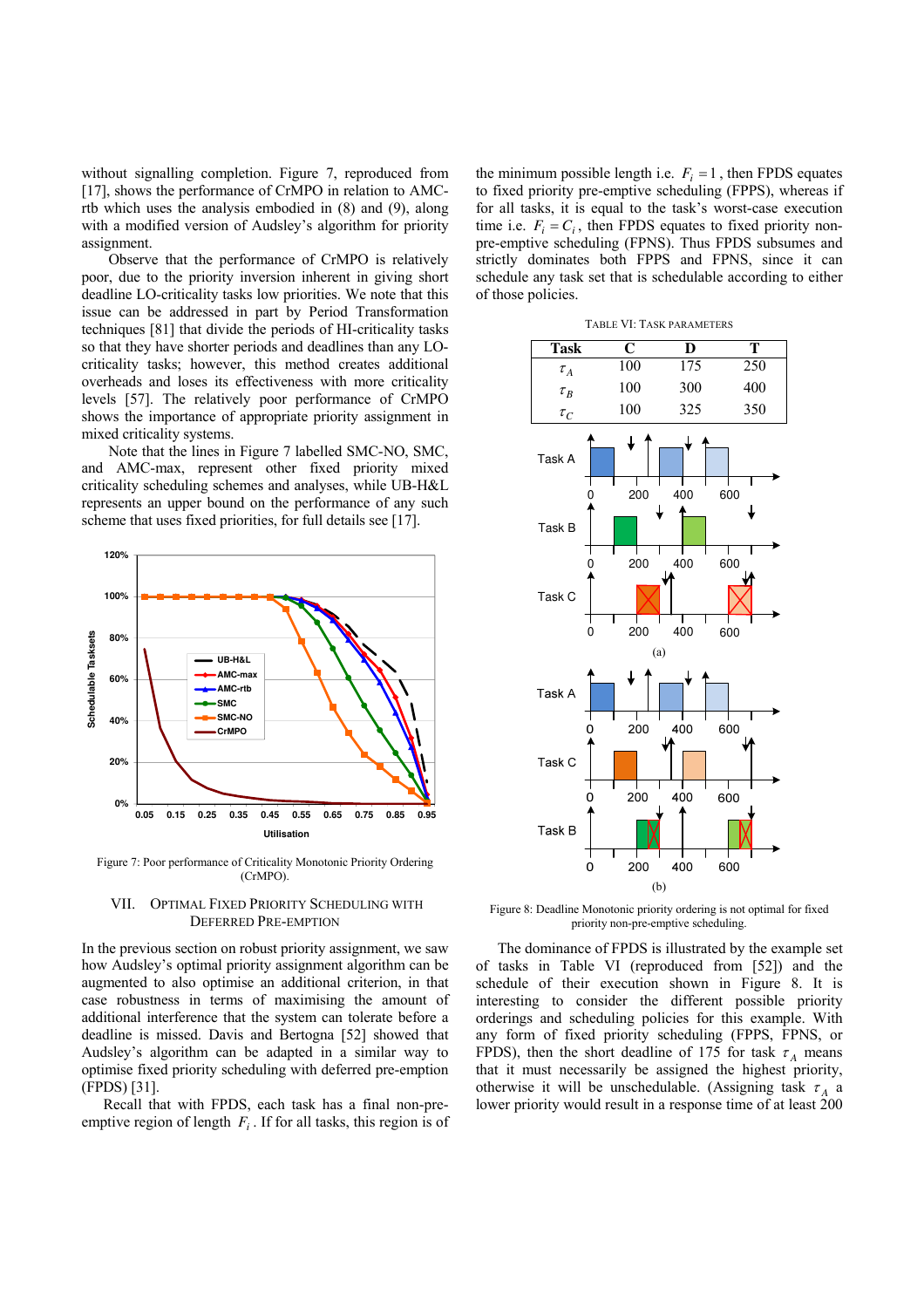due to interference from whichever of tasks  $\tau_B$  or  $\tau_C$  was given the highest priority).

Considering fully non-pre-emptive scheduling (FPNS), there is clearly no schedulable priority ordering since task  $\tau_A$  cannot tolerate blocking of 100 from either of tasks  $\tau_B$ or  $\tau_C$ . Considering fully pre-emptive scheduling (FPPS), we know that deadline monotonic priority order (DMPO) i.e.  $(\tau_A, \tau_B, \tau_C)$  is optimal [67]; however, in this case task  $\tau_C$ would miss its deadline at time 325 due to interference from the second job of task  $\tau_A$  released at time 250. Similarly, if task  $\tau_B$  were placed at the lowest priority, it would miss its deadline at time 300, hence there is no schedulable priority ordering for FPPS.

Considering FPDS, we might try either task  $\tau_B$  or  $\tau_C$  at the lowest priority. Figure 8(a) illustrates what happens with deadline monotonic priority order (DMPO) i.e. with task  $\tau_C$ at the lowest priority. In this case, the best possible schedulability for task  $\tau_C$  is obtained if it has the longest possible final non-pre-emptive region, i.e.  $F_C = C_C = 100$ even so, the second job of task  $\tau_C$  still misses its deadline at time 675. Hence the system is unschedulable under FPDS with DMPO. Finally, we consider priority ordering  $(\tau_A, \tau_C,$  $\tau_B$ ) and thus task  $\tau_B$  at the lowest priority. In this case, with a final non-pre-emptive region of length  $F_B = 51$ , both jobs of task  $\tau_B$  in the busy period meet their deadlines, as illustrated in Figure 8(b). Assuming the minimum non-preemptive region lengths (i.e.  $F_A = 1$ ,  $F_C = 1$ ) for tasks  $\tau_A$ and  $\tau_C$ , then all three tasks are schedulable under FPDS, with worst-case response times of 150, 250, and 300 respectively. This example serves to show the strict dominance of FPDS over both FPPS and FPNS, and also the non-optimality of DMPO for fixed priority scheduling with deferred pre-emption. It also shows that to obtain the best possible performance from FPDS then it is necessary to determine an appropriate assignment of both task priorities and final non-pre-emptive region lengths.

Building upon exact schedulability analysis for FPDS derived by Bril et al. [24], Davis and Bertogna [52] modified Audsley's algorithm to assign *both* priorities and final nonpre-emptive region lengths. They proved that the *Final Nonpre-emptive Region and Priority Assignment* (*FNR-PA*) algorithm (Algorithm 5) is optimal for FPDS, stating that "it is guaranteed to find a combination of priority assignment and final non-pre-emptive region lengths that result in a schedulable system under FPDS whenever such a schedulable combination of these parameters exists".



Algorithm 5: FNR-PA Algorithm

Figure 9 (reproduced from [52]) illustrates the comparative performance in terms of the proportion of schedulable task sets for using the optimal FNR-PA Algorithm (red line), FPPS assuming deadline monotonic priority (blue line), and FPNS assuming an optimal priority ordering found using Audsely's algorithm (green line). Comparison is also made against Fixed priority Pre-emption Threshold Scheduling (FPTS) (dashed orange line) [91], [79].

The difference between FPDS(OPT) – solid red line –and the dashed red line which shows the performance of FPDS using DMPO [22] highlights the improvement that jointly optimizing both priority assignment and final non-preemptive region lengths brings.



Figure 9: Success ratio for  $n = 10$ ,  $D = T$ 

Research into fixed priority scheduling with deferred pre-emption has one of its practical applications in automotive systems. The automotive RTOS standards OSEK [1] and AUTOSAR [2] mandate fixed priority scheduling, and support co-operative scheduling of tasks made up of multiple non-pre-emptive regions. According to Buttle [35] in automotive systems there are often large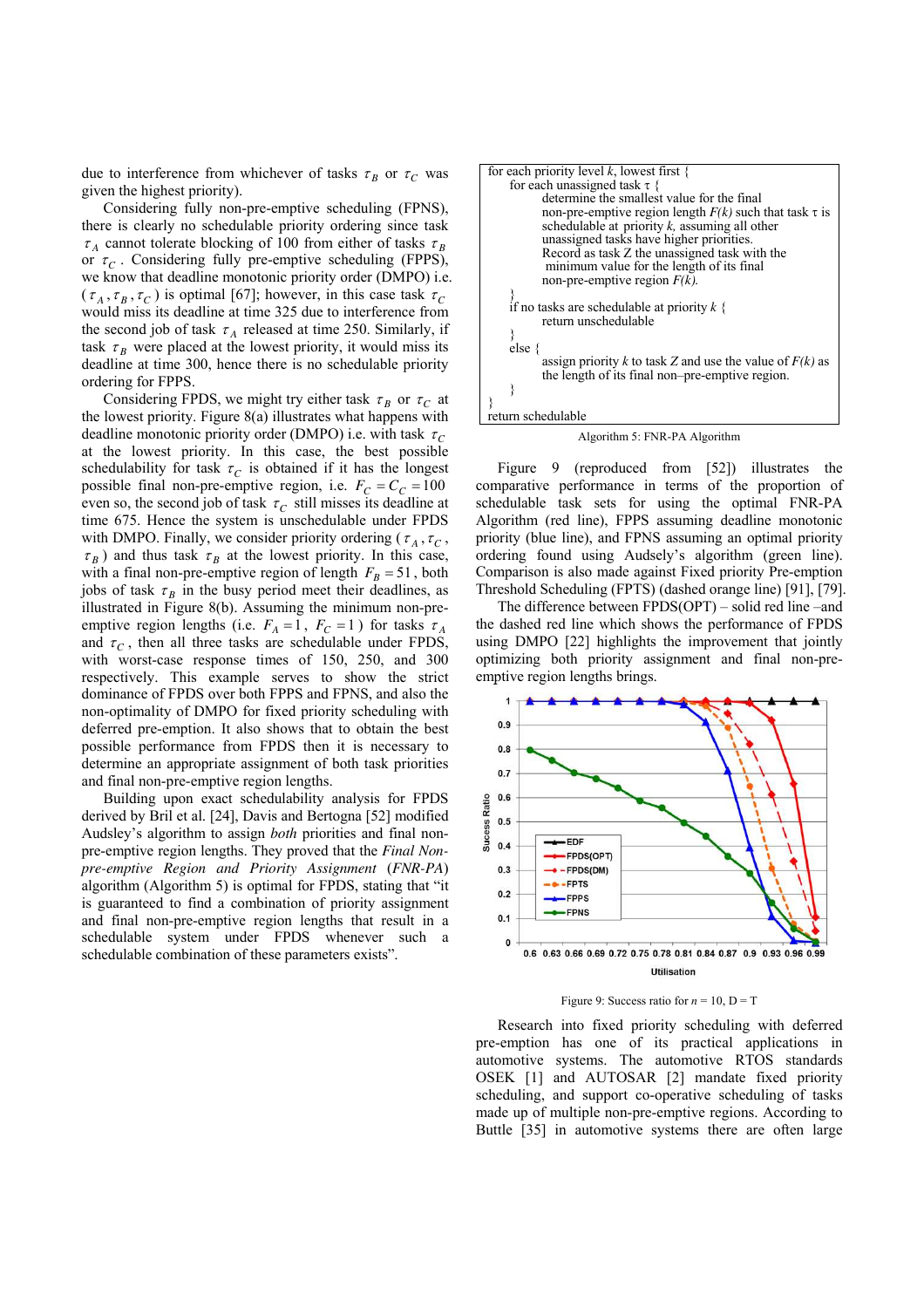numbers of separate functions (or runnables) that execute one after another within relatively few tasks (typically 50- 300 functions per task). To avoid issues with access to global variables and to reduce stack usage, these functions need to be executed non-pre-emptively with re-scheduling only permitted between them. Davis and Bertogna [52] showed how the FNR-PA algorithm can be adapted to optimise task priorities and final non-pre-emptive region lengths, taking into account the constraints on when preemption is permitted due to the separate functions that make up each task. Thus FPDS provides an approach that can be implemented in automotive systems that use an OSEK [1] or AUTOSAR [2] compliant RTOS, improving upon the performance of FPPS and FPNS.

Other methods of limiting pre-emption include *Preemption Thresholds* (FPTS) [91], [79] and *Non-pre-emption Groups* [44], which were implemented as *internal resources* in the OSEK [1] and AUTOSAR [2] automotive RTOS standards. Here, each task has a *base* priority at which it initially competes for the processor; however, once it starts to execute, then it assumes a *threshold* or *dispatch* priority. This limits pre-emption to those tasks that have a base priority higher than the threshold. Recent research by Bril et al. in 2012 [25] generalises the concepts of pre-emption thresholds and deferred pre-emption, providing a scheme whereby pre-emption thresholds apply between a set of functions or sub-jobs that execute non-pre-emptively within each task. For further information on limited pre-emption scheduling the reader is referred to the survey by Buttazzo et al. [34].

# VIII. PRIORITY ASSIGNMENT IN PROBABILISTIC REAL-TIME SYSTEMS

In the previous section on fixed priority scheduling with deferred pre-emption, we saw how Audsley's algorithm could be adapted to simultaneously optimise both priority assignment and final non-pre-emption region length. In this section we see how a similar adaptation is useful in the domain of probabilistic real-time systems.

In probabilistic real-time systems, we are interested in the probability that tasks or messages will miss their deadlines, rather than an absolute guarantee that they will never do so. These probabilities arise from random events that affect the timing behaviour of the system. These events may be external, for example errors on a Controller Area Network (CAN) bus modelled as a Poisson distribution [72], [47], or internal, for example due to the behaviour of a cache that uses a random replacement policy [19]. In the latter case, the worst-case execution times of tasks may be expressed as a Probability Mass Function (PMF) (referred to as a probabilistic WCET distribution or pWCET), rather than a single value. These distributions may be found using either static [36], [5], or measurement-based [41] probabilistic timing analysis. Provided that the random variables representing the pWCET of each job of a task are

independent<sup>6</sup> [42], then these values can be combined using probabilistic response time analysis, based on the convolution operator, to obtain a distribution for the worstcase response time for each task [55].

An example of tasks with worst-case execution times expressed as independent random variables is given in Table VII.

TABLE VII: TASK PARAMETERS

| <b>Task</b> |            | т  | DMR threshold $\Psi$ |
|-------------|------------|----|----------------------|
| $\tau_{A}$  | ◠          | 10 |                      |
|             | 0.7<br>0.3 |    |                      |
| $\tau_B^{}$ |            | 10 | 0.05                 |
|             | 0.8<br>0.2 |    |                      |

Here, a job of task  $\tau_A$  has a probability of 0.7 that it will not execute for more than 2 time units, and a probability of 1.0 (= $0.7 + 0.3$ ) that its execution time will not exceed 3. Similarly a job of task  $\tau_B$  has a probability of 0.8 that it will execute for no longer than 3 time units, and a probability of  $1.0$  (=0.8 + 0.2) that its execution time will not exceed 4.

In probabilistic real-time time systems, deadlines may be missed providing the probability of this occurring is suitably small, and so we need to redefine what we mean by "schedulable". Maxim et al. [71] use the Deadline Miss Ratio<sup>7</sup> (DMR) for this purpose, since it can be mapped to a failure rate per hour that may be specified for a task by multiplying by the number of jobs per hour. In this way, a task is deemed "schedulable", if it's DMR does not exceed the specified threshold  $\Psi'$ . (As usual, a task set is schedulable if all of its tasks are schedulable).



Figure 10: Exceedance function (1-CDF)

The  $DMR_i$  of a task  $\tau_i$  is computed over some time interval  $[a,b]$ , typically the hyperperiod or least common multiple of task periods. It is given by the sum of the

 $\overline{a}$ 

 $<sup>6</sup>$  Note independence of the pWCETs of jobs is different from the</sup>

independence of their execution times as explained in [42].

We note that the DMR is a failure rate as distinct from a probability.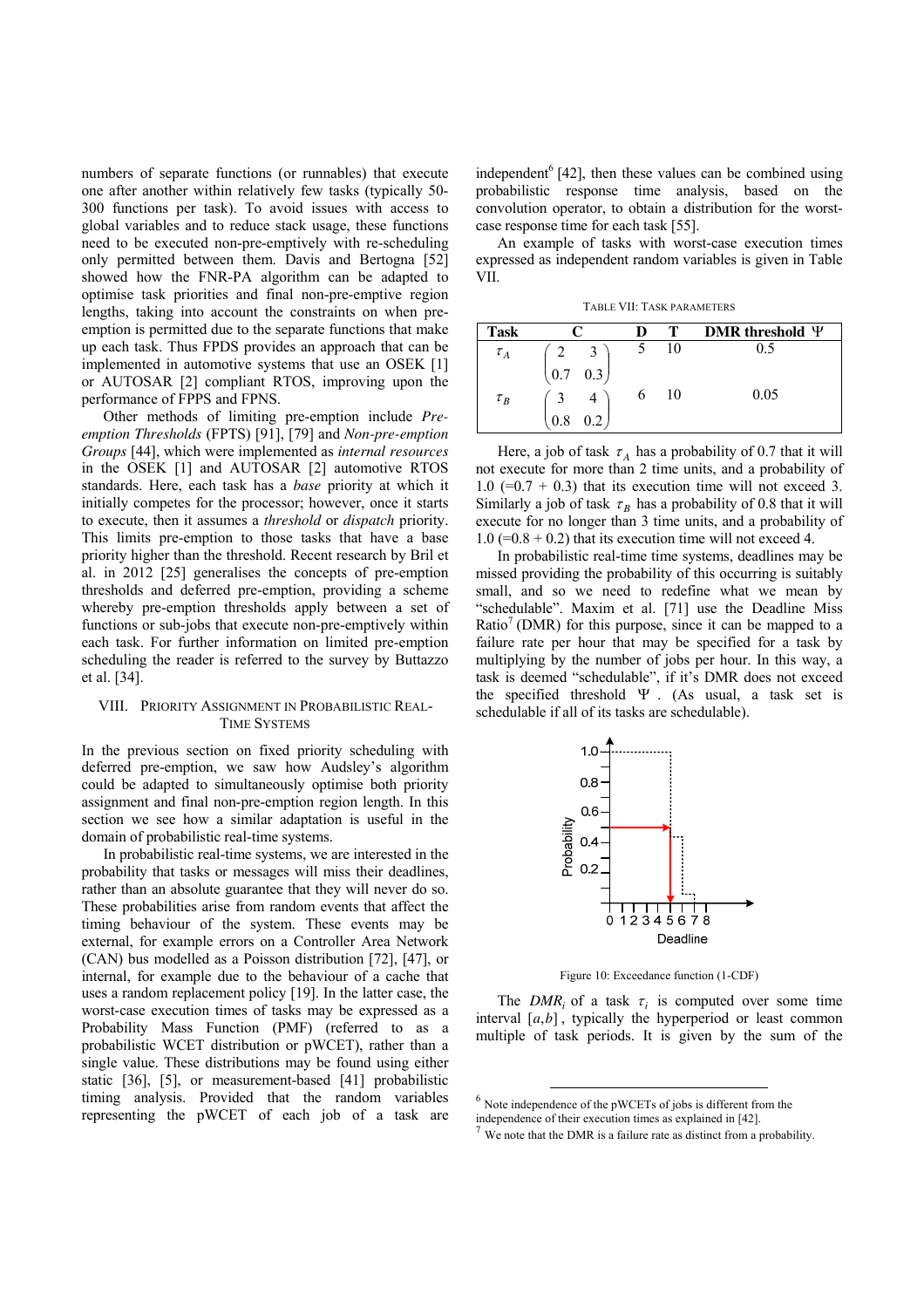probabilities of each job of task  $\tau$ <sub>i</sub> that runs in that interval missing its deadline, divided by the number of jobs:

$$
DMR_i = \frac{1}{n_{[a,b]}} \sum_{j=1}^{n_{[a,b]}} P(\mathfrak{R}_{i,j} > D_i)
$$
 (10)

Where  $P(\mathfrak{R}_{i,j} > D_i)$  is the probability that the response time of job *j* of task  $\tau_i$  exceeds its deadline. Note  $\Re_{i,j}$  is a random variable representing the response time distribution of the job.  $P(\Re_{i,j} > D_i)$  may be assessed by inspecting the Probability Mass Function of the response time and comparing it with the deadline. Figure 10 illustrates this via a 1-CDF (Complementary Cumulative Distribution Function).

The thresholds  $\Psi$  equating to the maximum permitted Deadline Miss Ratios are given for tasks  $\tau_A$  and  $\tau_B$  in Table VII. Maxim et al. [71] showed that for task sets where computation times are described by independent random variables, but periods and deadlines are deterministic (i.e. single) values, and deadlines are constrained, then DMPO is not an optimal priority assignment policy for FPPS. This is illustrated by the tasks in Table VII.

With priority ordering ( $\tau_A$ ,  $\tau_B$ ), i.e. DMPO, then we have  $P(\Re A > D_A) = 0$  and  $P(\Re B > D_B) = 0.06$  (which is the probability that  $\tau_A$  executes for 3 time units *and*  $\tau_B$ executes for 4 time units). Note we dropped the job index since in this example there is just one job of each task in the hyperperiod. Since  $P(\Re_B > D_B) > \Psi_B$  the task set does not meet its timing requirements, in effect it is unschedulable. However, if we change the priority order to  $(\tau_B, \tau_A)$ , then we have  $P(\mathfrak{R}_A > D_A) = 0.44 \leq \Psi_A$  and  $P(\Re_B > D_B) = 0 \le \Psi_B$  which meets the timing requirements.

Maxim et al. [71] showed that Audsley's algorithm can be used to determine an optimal priority assignment that meets constraints on the Deadline Miss Ratio of each task. We note that with a suitable definition of what is meant by schedulable, then the same three Conditions, stated in Section V are sufficient to determine if a schedulability test for a probabilistic real-time system is compatible with Audsley's algorithm.

Maxim et al. [71] also showed that the maximum DMR of any task can be minimised at the same time as finding an optimal priority assignment by choosing the task to assign at each priority level from the set of unassigned tasks by selecting the schedulable one with the smallest DMR. This approach used similar techniques to those employed by Davis and Burns in their work on Robust Priority assignment for messages on Controller Area Network [47]. They examined the schedulability of networks subject to errors according to a random process (Poisson distribution). In this case, the key criterion to optimise was the worst-case deadline failure probability (WCDFP) of each message.

Davis and Burns [47] adapted Audsley's algorithm to form a Probabilistic Robust Priority Assignment Algorithm (Algorithm 6), with the WCDFP computed according to analysis given by Broster et al. [28], [29]. They gave an interesting example of the impact of priority assignment on the WCDFP as shown in Figure 11 (reproduced from [47]).

| for each priority level $m$ , lowest first       |  |  |  |
|--------------------------------------------------|--|--|--|
|                                                  |  |  |  |
| for each unassigned message $M$                  |  |  |  |
|                                                  |  |  |  |
| Compute the WCDFP of message $M$ at priority $m$ |  |  |  |
|                                                  |  |  |  |
| if no messages are schedulable at priority $m$   |  |  |  |
| return unschedulable                             |  |  |  |
| else                                             |  |  |  |
| assign the message with the smallest             |  |  |  |
| WCDFP at priority $m$ to priority $m$            |  |  |  |
|                                                  |  |  |  |
| return schedulable                               |  |  |  |

Algorithm 6: Probabilistic Robust Priority Assignment (PRPA) Algorithm

These results are for a system of 5 messages labelled A, B, C, D, E and hence 120 distinct priority assignments. The graph shows the WCDFP on a log scale against the set of 120 distinct priority orders (in lexicographical, i.e. dictionary, order) where the first priority order (A,B,C,D,E) corresponds to Deadline minus Jitter Monotonic Priority Order (DJMPO).



Figure 11: WCDFP as a function of Priority Ordering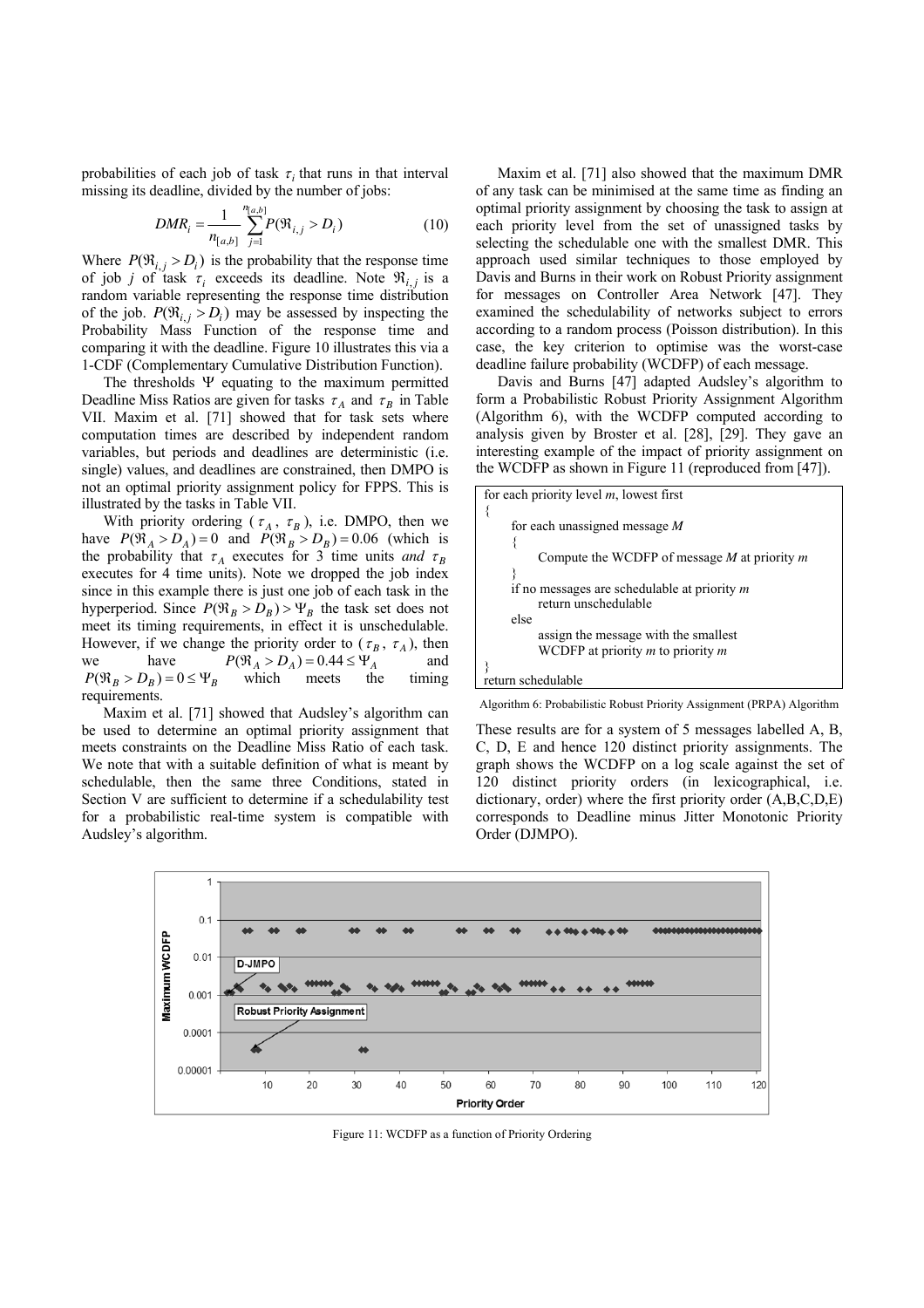It is notable that the robust priority orders have a maximum WCDFP that equates to a failure rate of 1 in 28,500, whereas there are 62 priority orderings with failure rates in the range of 1 in 500 to 1 in 1000, with the remaining 54 priority orderings corresponding to failure rates of 1 in 20. This illustrates the importance of appropriate priority assignment in obtaining a robust system that is less likely to result in missed deadlines in the event of errors on the bus.

### IX. PROBLEMS NOT AMENABLE TO OPA

In the previous sections, we described Audsley's algorithm for Optimal Priority Assignment (OPA), and discussed the three Conditions required for a schedulability test to be compatible with it. We also saw how Audsley's algorithm has been adapted to optimise other criteria, such as the number of priority levels, the robustness of the system to additional interference or delays, the lengths of final nonpre-emptive regions for systems using FPDS, and also the maximum probability of deadline failure in probabilistic real-time systems.

In this section, we list a number of interesting problems where Audsley's algorithm is not obviously applicable, and so it is an open problem whether optimal priority assignment can be achieved via an algorithm that is tractable. The problems themselves are not open since one could in theory try all *n*! priority orderings; however, that is clearly not tractable even for moderate values of *n*.

- *FPDS*: Minimising the number of pre-emptions through maximising the length of non-pre-emptive regions. This can be done from highest priority down, rather than lowest priority up, but then requires a pre-defined priority ordering as shown by Bertogna et al. [22]. Minimising the number of pre-emptions in this way can improve schedulability by reducing overall context switch costs including Cache Related Pre-emption Delays (CRPD), thus solutions to this problem are important for single processor systems that use cache to speed up memory accesses.
- *Pre-emption thresholds*: Assignment of base priorities and pre-emption thresholds [91]. This is problematic since appropriate pre-emption threshold assignment depends on the relative priority ordering of higher priority tasks. Pre-emption threshold scheduling is an effective means of improving schedulability, that can reduce context switch costs including CRPD and also reduce stack usage, thus solutions to this problem are again useful for single processor systems that use cache to speed up memory accesses.
- *Probabilistic*: Minimising the total probability of deadline failure across all tasks in a probabilistic realtime system. Swapping tasks at adjacent priorities may decrease this total, even if the larger of the two probabilities of deadline failure for the individual tasks increases as shown by Maxim et al. [71]. This problem is interesting since in assessing the behaviour of a system as a whole, it is the failure rate of the ensemble

of tasks implementing a particular function that is important rather than the failure rate of a single component task.

- *Network-on-Chip (NoC) wormhole communication*: Assigning priorities to network flows. Here, the response time of a network flow depends on the response times of higher priority flows as shown by Zheng and Burns [93]. Achieving optimal priority assignment for this problem would improve schedulability, enabling more real-time traffic to be supported on the network.
- *Abort*-*and-restart:* This task model is used in Functional Reactive Programming [14]. When a task is pre-empted by a higher priority task, then it is aborted and has to be restarted once the higher priority tasks finish executing. Here, task response times depend on the relative priority ordering of higher priority tasks as shown by Wong and Burns [92]. Solutions to this problem would improve the schedulability of systems implemented using FRP.
- *Polling Periods and Event Deadlines*: In this task model, the system is defined by event deadlines, which must be met by polling tasks which check for occurrence of the event [32]. Hence each task's period is determined by its event deadline minus its worst-case response time. Here, task response times depend on the relative priority ordering of higher priority tasks and so Audsley's algorithm is not applicable. (For the restricted case where all tasks share the same execution time, then Event Deadline Monotonic priority ordering is optimal [32]). Solutions to this priority assignment problem would improve the schedulability of systems built using this model.

The integration and analysis of overheads due to Cache Related Pre-emption Delays (CRPD) into fixed priority preemptive scheduling [4] also leads to an interesting and difficult to solve problem of priority assignment. This is illustrated in Figure 12, which shows the interaction between priority assignment and CRPD.

Task  $\tau_A$  has Useful Cache Blocks (UCBs) that are evicted by task  $\tau_B$  (i.e. the same blocks are Evicted Cache Blocks (ECBs) of  $\tau_B$ ), but not vice-versa. Thus if task  $\tau_A$  is given higher priority, then there is no CRPD on task  $\tau_B$  as shown in Figure  $12(a)$ ; however, if we swap priorities, then when task  $\tau_B$  pre-empts task  $\tau_A$ , task  $\tau_A$  incurs a CRPD reloading the cache blocks that it uses that were evicted by task  $\tau_B$ . This has a knock-on effect on the schedulability of task  $\tau_C$  (see Figure 12(b)). This means that the schedulability of task  $\tau_C$  depends on the relative priority ordering of the two higher priority tasks  $\tau_A$  and  $\tau_B$ , breaking Condition 1 required for Audsley's algorithm to be applicable. Thus when CRPD is integrated with schedulability analysis for FPPS as in [4], then the schedulability tests are no longer compatible with Audsley's OPA algorithm.

Solutions to this priority assignment problem would improve the schedulability of single processor systems that use cache to speed up memory accesses.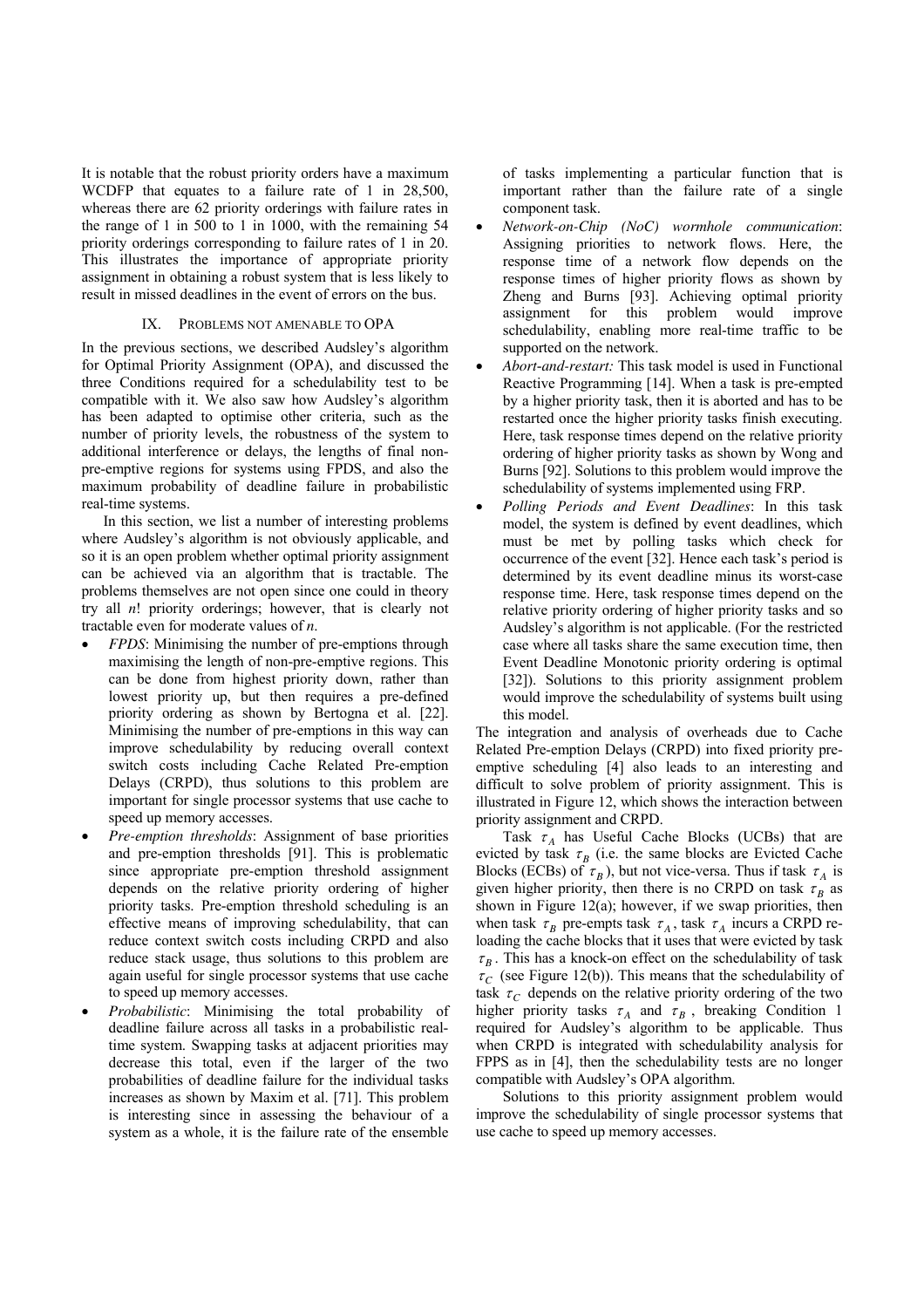

Figure 12: Interaction between priority assignment and CRPD.

# *A. Distributed Systems: Allocation and Assignment*

All of the priority assignment policies and algorithms discussed so far rely for their operation on the existence of well-defined deadlines that apply to a single operation, for example the execution of a task or the transmission of a message. In simple systems, directly connected to sensors and actuators, such deadlines can be defined based on the required behaviour (maximum time allowed from stimulus to response) or the designed behaviour (e.g. the periods of control algorithms) as well as requirements to avoid buffering or other I/O issues. The latter often leading to deadlines that are either implicit or constrained.

In complex, distributed real-time systems such as those found in automotive applications, the timing requirements on the system typically come from end-to-end deadlines imposed on functionality that is implemented by tasks distributed across a number of processors that communicate via messages sent over one or more networks e.g. CAN. Here, division of the end-to-end deadline into sub-deadlines on individual tasks and messages can provide a way of achieving schedulability for the larger problem [78], [58]. Such a divide and conquer approach enables the use of the priority assignment policies discussed in this review for individual processors and networks; however, such subdivision can also potentially lead to sub-optimal solutions.

An alternative approach is to use holistic techniques [88], to analyse the system as a whole while taking into account propagation delays along the end-to-end flows. The problem then becomes one of determining an appropriate allocation of tasks to processors, (signals to messages<sup>8</sup> on CAN) and priority assignment for both tasks and messages that meet all of the time constraints. Since this problem is NP-hard, solutions proposed include the use of search and optimisation techniques such as: Branch and Bound [77], Simulated Annealing (SA) [87], [18], SA and geometric programming [63], genetic algorithms [62], and Mixed Integer Linear Programming (MILP) [94], [95]. These techniques are typically capable of optimising other metrics, such as different forms of extensibility or robustness [18], [95], as well as schedulability.

# X. SUMMARY AND CONCLUSIONS

This tutorial-style survey and review examined the importance of priority assignment in systems scheduled using fixed priorities. We started with a graphic example based on Controller Area Network (CAN) showing how ignoring appropriate priority assignment techniques can reduce achievable bus utilisation from around 80% down to below 35%. This is one of the reasons for the current myth in some parts of the Automotive industry that CAN is only able to operate at around 35% utilisation without missing deadlines.

We provided a guided tour of early work on priority assignment, showing how Deadline Monotonic priority assignment is optimal for some simple systems; however, small changes to the assumptions (for example allowing offset release times, deadlines greater than periods, non-preemptive, or deferred pre-emption scheduling) break this optimality. In many cases, Audsley's Optimal Priority Assignment (OPA) algorithm is applicable. There are three Conditions which schedulability tests must meet in order for Audsley's algorithm to apply. These conditions greatly reduce the burden of proof required to show that a particular schedulability test is compatible with OPA.

We also described how Audsley's algorithm can be modified to minimise the number of priority levels required or to minimise the reverse lexicographical distance from any desired priority ordering. Further, we introduced a new variant of Audsley's algorithm, OPA-MLD which can be used to minimise the lexicographical distance from any desired priority ordering, enabling important tasks to be placed at high priority levels.

There is one significant drawback with Audsley's algorithm that is it only finds schedulable systems, and thus does not care if the priority assignment results in a system that is on the brink of unschedulability. To combat this problem, the Robust Priority Assignment (RPA) algorithm was introduced in [45]. RPA is also optimal, in that it is

 $\overline{a}$ 

<sup>&</sup>lt;sup>8</sup> Signals are small pieces of information transferred between tasks that need to be packed into messages.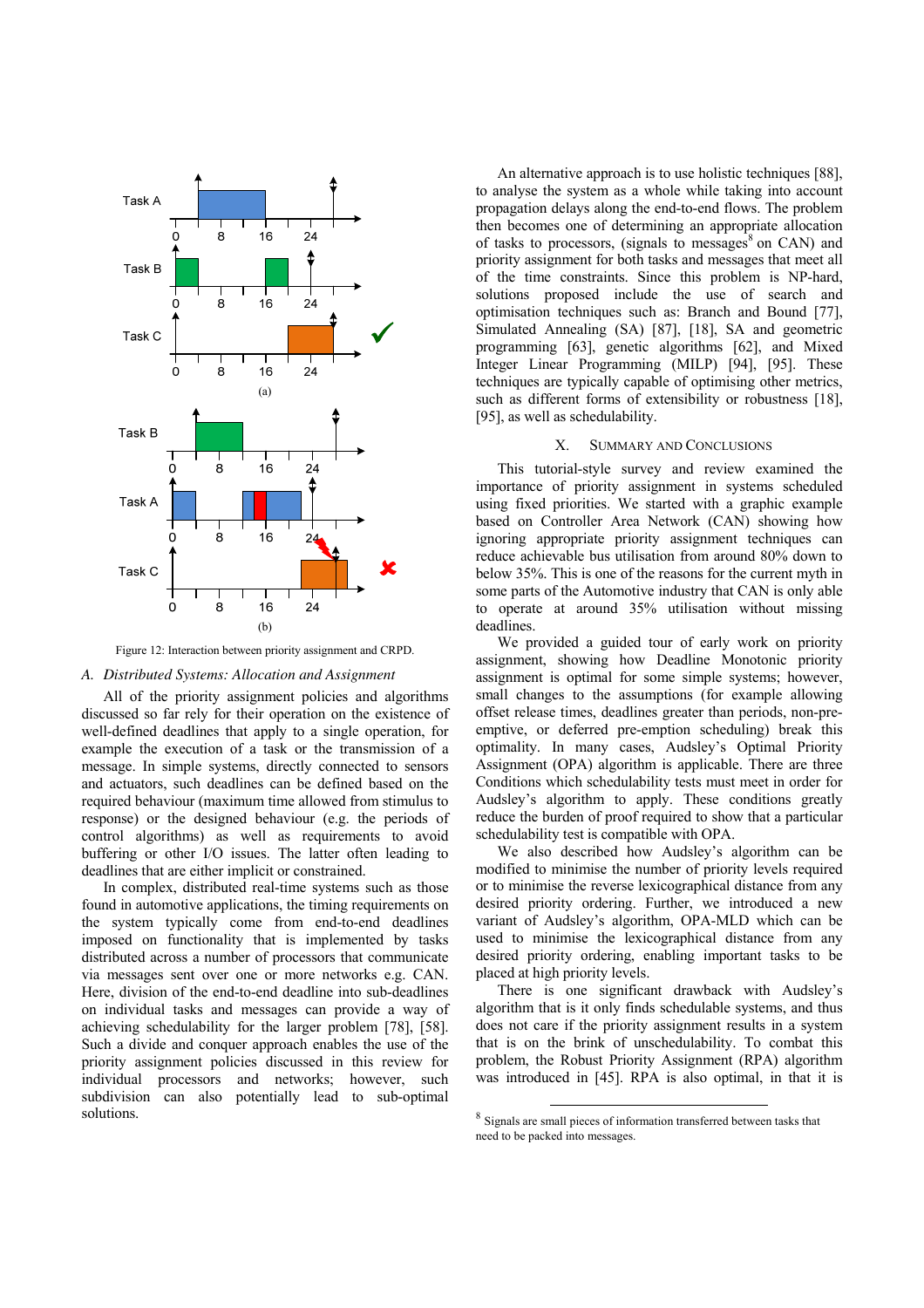guaranteed to find a schedulable priority ordering whenever one exists; however, it also simultaneously maximises the amount of additional interference that the system can tolerate without missing a deadline, thus providing robust rather than fragile priority assignment solutions.

The concepts used in deriving the RPA algorithm have been successfully applied to priority assignment in mixed criticality systems (minimising the number of schedulability tests required), in probabilistic real-time systems (minimising the worst-case deadline failure probability and the deadline miss ratio), and also in systems using fixed priority scheduling with deferred pre-emption, (optimising schedulability via final non-pre-emptive region length assignment).

There remains a number of interesting problem areas where OPA and RPA are not obviously applicable. These include examples from fixed priority scheduling with deferred pre-emption (maximising the length of final nonpre-emptive regions to reduce the amount of pre-emption), probabilistic real-time systems (minimising the overall probability of deadline failure), worm-hole routing in Network-on-Chip, the assignment of thresholds as well as priorities in fixed priority scheduling with pre-emption thresholds, and finally fixed priority pre-emptive scheduling accounting for Cache Related Pre-emption Delays.

In conclusion, appropriate priority assignment is of great importance in systems that use fixed priority scheduling. Here, effective priority assignment can ensure that a system is schedulable when otherwise deadlines would be missed, that the system is robust to changes and provides headroom for new functionality to be added without the need to upgrade to more expensive hardware. Further, it can provide enhanced robustness to errors [47] and resilience to failures [70].

Returning to the frequently asked question, "How should I assign priorities?" As a simple rule of thumb, Deadline Monotonic priority assignment i.e. assigning priorities on the basis of deadlines (the shorter the deadline, the higher the priority) or Deadline minus Jitter Monotonic priority assignment is typically effective for single processor systems and for Controller Area Network. Somewhat surprisingly it is however a poor heuristic to use for global fixed priority scheduling in multiprocessor systems.

The Robust Priority Assignment (RPA) algorithm, derived from Audsley's OPA algorithm, is highly effective in many cases and when applicable, this is the method we would recommend. It uses a form of sensitivity analysis to ensure that the priority assignments produced result in a system that is as robust as possible to any additional interference or timing delays.

In more complex distributed real-time systems, for example those prevalent in the automotive domain, where timing requirements apply to functionality that is implemented by tasks distributed across a number of processors communicating via messages sent over one or more networks, priority assignment still plays a crucial role.

With these systems a divide and conquer approach may be taken at the design stage, partitioning the overall problem into a set of simpler ones by setting intermediate deadlines. Such a separation of concerns means that the priority assignment techniques discussed in this review can be applied to each sub-problem consisting of the set of tasks on one processor or the set of messages on a single network. This approach has practical advantages to do with composability, when different sub-suppliers are responsible for different components of the system (e.g. different Electronic Control Units or ECUs). However, the quality of the overall solution obtained depends on the intermediate deadlines chosen. The alternative is to take a holistic approach and use techniques such as Simulated Annealing, Genetic Algorithms or Mixed Integer Linear Programming to allocate tasks and assign priorities with the aim of optimising schedulability as well as extensibility or robustness to change.

Finally, we note that when designing and implementing hard real-time systems that require guarantees of timing correctness, it is essential that the implemented system behaviour precisely matches the system model assumed by the schedulability analysis. Otherwise such analysis can give no valid guarantees about the timing correctness of the actual system. In some application areas, for example automotive, standards such as those for CAN [27], and the OSEK [1] and AUTOSAR [2] real-time operating systems aid in building predictable real-time systems. They do so by mandating functionality with which it is *possible* to implement analysable systems; however, such an outcome is far from certain, rather the system needs to be carefully designed and engineered to comply with an appropriate, analysable system model so that its timing behaviour can be guaranteed. Choice of a corresponding, robust and optimal priority assignment policy then flows from the system model chosen.

While the last two decades have seen significant progress in priority assignment techniques, many interesting and important problems remain. We hope that this review will encourage other researchers to tackle some of these problems. As a challenge, we point to a 20+ year old conjecture and open problem in priority assignment regarding fixed priority pre-emptive systems where each task has two priorities and switches between them at a fixed time (the promotion time) after it is released. The conjecture states that the utilisation bound for an implicit deadline periodic task system with an appropriate priority and promotion time assignment is 100%, the same as EDF. Currently this remains a conjecture, neither proved nor disproved. Full details are given in [33].

# **ACKNOWLEDGEMENTS**

This work was partially funded by the UK EPSRC MCC project (EP/K011626/1), the French BGLE Departs and LEOC Capacites projects, the EU FP7 grants P-SOCRATES (611016) and PROXIMA (611085), and the Inria International Chair program. EPSRC Research Data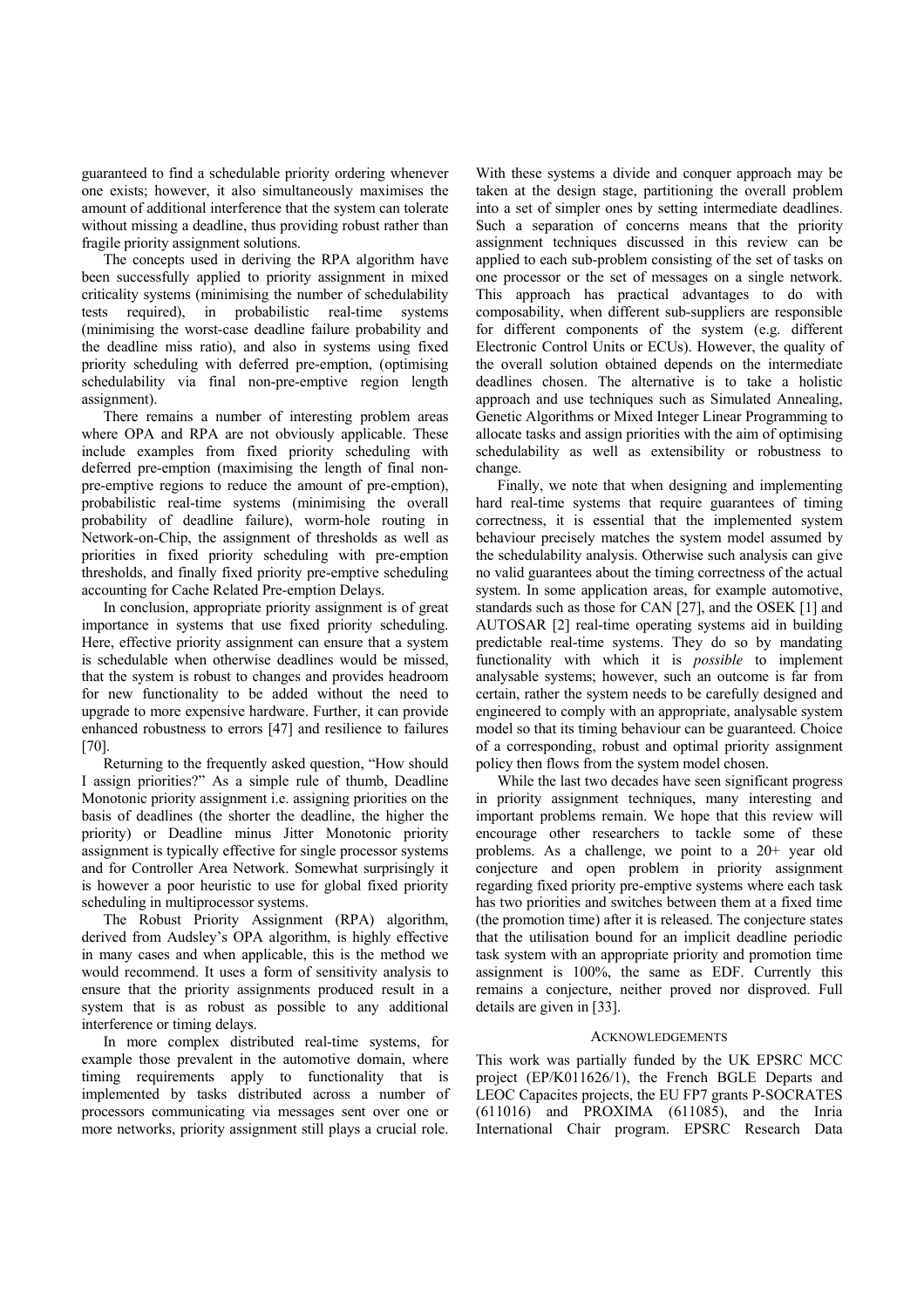Management: No new primary data was created during this study

#### **REFERENCES**

- [1] OSEK/VDK operating system specification, version 2.2.3. http://portal.osek-vdx.org/files/pdf/specs/os223.pdf, OSEK/VDK, 2007.
- [2] AUTOSAR specification of operating system v4.10. http://www.autosar.org/, AUTOSAR, 2010.
- [3] A. Aguilar-Soto, G. Bernat, "Bi-criteria fixed-priority scheduling in hard real-time systems: Deadline and importance". In Proceedings Real-Time and Network Systems (RTNS), 2006.
- [4] S. Altmeyer, R.I. Davis, C. Maiza "Improved cache related preemption delay aware response time analysis for fixed priority preemptive systems" . Real-Time Systems, Volume 48, Issue 5, Pages 499-526, Sept 2012.
- [5] S. Altmeyer, L. Cucu-Grosjean, R.I. Davis. 2015. "Static probabilistic timing analysis for real-time systems using random replacement caches". Real-Time Systems, Volume 51, Issue 1, pages 77-123.
- [6] B. Andersson, J. Jonsson, "Fixed-priority preemptive multiprocessor scheduling: to partition or not to partition", In Proceedings Real-Time Computing Systems and Applications (RTCSA), 2000
- [7] B. Andersson, J. Jonsson, "Some insights on fixed-priority preemptive non-partitioned multiprocessor scheduling". In Proceedings Real-Time Systems Symposium (RTSS) – Work-in-Progress Session, Nov. 2000.
- [8] B. Andersson, S. Baruah, J. Jonsson. Static-priority scheduling on multiprocessors. In Proceedings Real-Time Systems Symposium (RTSS), pp. 193–202, 2001.
- [9] B. Andersson, "Global static-priority preemptive multiprocessor scheduling with utilization bound 38%." In proceedings International Conference on Principles of Distributed Systems, 2008.
- [10] N.C. Audsley, "Optimal priority assignment and feasibility of static priority tasks with arbitrary start times", Technical Report YCS 164, Dept. Computer Science, University of York, UK, 1991.
- [11] N.C. Audsley, A. Burns, M. Richardson , A.J. Wellings., "Applying new Scheduling Theory to Static Priority Pre-emptive Scheduling". Software Engineering Journal, 8(5), pp 284-292, 1993.
- [12] N.C. Audsley, A. Burns, R.I. Davis, K. W. Tindell and A. J. Wellings, "Fixed Priority scheduling an Historical perspective". Real-Time Systems 8(3). pp. 173-198. 1995.
- [13] N.C. Audsley, "On priority assignment in fixed priority scheduling", Information Processing Letters, 79(1): 39-44, May 2001.
- [14] F. Balarin. " Priority Assignment for Embedded Reactive Real-Time Systems". In Proceedings of Languages, Compilers, and Tools for Embedded Systems (LCTES), pp.146-155, 1998.
- [15] T.P. Baker, "Stack-based Scheduling of Real-Time Processes." Real-Time Systems Journal (3)1, pp. 67-100. 1991.
- [16] S. Baruah, "The limited-preemption uniprocessor scheduling of sporadic task systems," In Proceedings Euromicro Conference on Real-Time Systems (ECRTS), pp. 137-144, 2005.
- [17] S.K. Baruah, A. Burns, R.I. Davis "Response Time Analysis for Mixed Criticality Systems" . In proceedings Real-Time Systems Symposium (RTSS) , pp 34-43, 2011.
- [18] I. Bate, P. Emberson, "Incorporating scenarios and heuristics to improve flexibility in real-time embedded systems". In Proceedings Real-Time and embedded Technology and Applications Symposium (RTAS), pp. 221–230, 2006.
- [19] L. A. Belady. A study of replacement algorithms for a virtualstorage computer. IBM Systems Journal, 5(2):78–101, 1966.
- [20] M. Bertogna, M. Cirinei, "Response Time Analysis for global scheduled symmetric multiprocessor platforms". In proceedings Real-Time Systems Symposium (RTSS), pp. 149-158, 2007.
- [21] M. Bertogna, M. Cirinei, G. Lipari. "Schedulability analysis of global scheduling algorithms on multiprocessor platforms". IEEE Transactions on parallel and distributed systems, 20(4): 553-566. April 2009.
- [22] M. Bertogna, G. Buttazzo, G. Yao. "Improving Feasibility of Fixed Priority Tasks using Non-Preemptive Regions", In Proceedings Real-Time Systems Symposium (RTSS), 2011.
- [23] M. Bertogna, M. Cirinei, G. Lipari, "New schedulability tests for real-time task sets scheduled by Deadline Monotonic on multiprocessors", In Proceedings of the International Conference on Principles of Distributed Systems (OPODIS 2005), Pisa, Italy, December 2005.
- [24] R. Bril, J. Lukkien, and W. Verhaegh. Worst-case response time analysis of real-time tasks under fixed-priority scheduling with deferred preemption. Real-Time Systems, 42(1-3):63–119, 2009.
- [25] R.J. Bril, M.M.H.P. van den Heuvel, U. Keskin, J.J. Lukkien, "Generalized fixed-priority scheduling with limited preemptions", In proceedings Euromicro Conference on Real-Time Systems (ECRTS), pp. 209-220., 2012.
- [26] K Bletsas, N Audsley, "Optimal priority assignment in the presence of blocking" Information Processing Letters 99 (3), 83- 86, 2006.
- [27] Bosch. 1991. "CAN Specification version 2.0". Robert Bosch GmbH, Postfach 30 02 40, D-70442 Stuttgart.
- [28] I. Broster, A. Burns , G. Rodríguez-Navas, "Probabilistic Analysis of CAN with Faults", In Proceedings Real-Time Systems Symposium (RTSS), pp. 269-278, 2002
- [29] I. Broster, A. Burns and G. Rodriguez-Navas, "Timing Analysis of Real-time Communication under Interference", Real-Time Systems, 30(1-2) pp. 55-81, May 2005.
- [30] A. Burns, K. Tindell, A.J. Wellings, "Fixed priority scheduling with deadlines prior to completion" In proceedings Euromicro Workshop on Real-Time Systems. pp.138-142, 1994.
- [31] A. Burns. "Preemptive priority based scheduling: An appropriate engineering approach". S. Son, editor, Advances in Real-Time Systems, pp. 225–248, 1994.
- [32] A. Burns, R.I. Davis, "Choosing Task Periods to Minimise System Utilisation in Time Triggered Systems". Information Processing Letters, Vol. 58, pp. 223 - 229, Elsevier. 1996.
- [33] A. Burns, "Dual Priority Scheduling: Is the Processor Utilisation bound 100%" In proceedings Real-Time Scheduling Open Problems Symposium (RTSOPS), 2010.
- [34] G.C. Buttazzo, M. Bertogna, G. Yao. "Limited Preemptive Scheduling for Real-Time Systems: A Survey". IEEE Transactions on Industrial Informatics. In press. Downloadable from http://retis.sssup.it/~marko/publi.html
- [35] D. Buttle, "Real-Time in the Prime Time" Keynote talk at Euromicro Conference on Real-Time Systems (ECRTS) 2012. Presentation: http://ecrts.eit.uni-kl.de/index.php?id=69.
- [36] F. Cazorla, E. Quinones, T. Vardanega, L. Cucu, B. Triquet, G. Bernat, E. Berger, J. Abella, F. Wartel, M. Houston, L. Santinelli, L. Kosmidis, C. Lo, and D. Maxim, "Proartis: Probabilistically analysable real-time systems," Transactions on Embedded Computing Systems, 2013.
- [37] Y. Chu and A. Burns, "Flexible hard real-time scheduling for deliberative AI systems", Real-Time Systems 40(3), pp241-263, 2008.
- [38] H. S. Chwa, H. Back, S. Chen, J. Lee, A. Easwaran, I. Shin, I. Lee, "Extending Task-level to Job-level Fixed Priority Assignment and Schedulability Analysis Using Pseudo-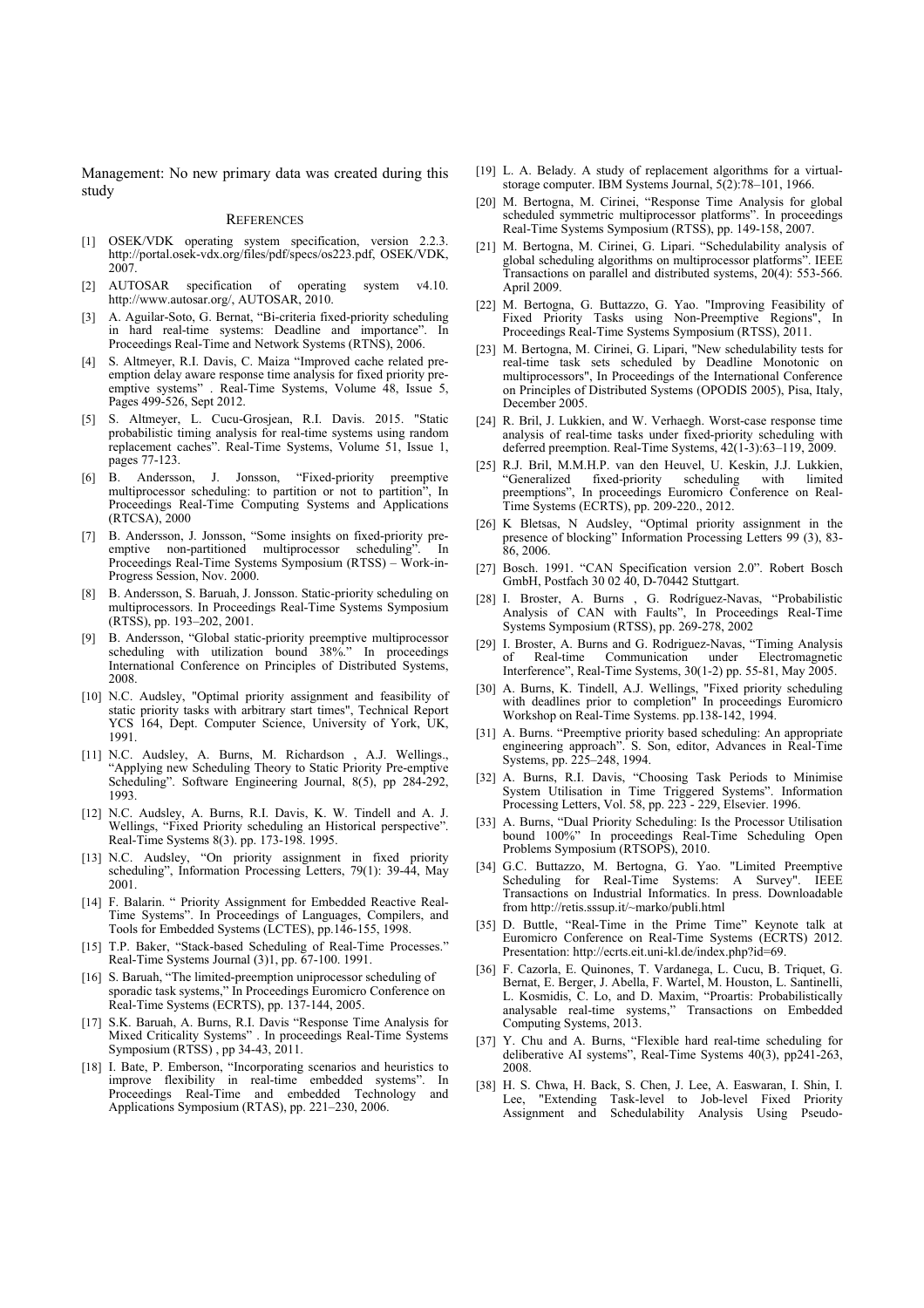deadlines," In proceedings Real-Time Systems Symposium (RTSS), pp.51-62, 2012.

- [39] L. Cucu, J. Goossens, "Feasibility Intervals for Fixed-Priority Real-Time Scheduling on Uniform Multiprocessors", In Proceedings Emerging Technologies and Factory Automation, (ETFA),. 2006.
- [40] L. Cucu, J. Goossens, "Feasibility Intervals for Multiprocessor Fixed-Priority Scheduling of Arbitrary Deadline Periodic Systems ", In Proceedings Design Automation and Test in Europe (DATE), pp. 1635-1640, 2007.
- [41] L. Cucu-Grosjean, L. Santinelli, M. Houston, C. Lo, T. Vardanega, L. Kosmidis, J. Abella, E. Mezzetti, E. Quiones, and F. J. Cazorla, "Measurement-based probabilistic timing analysis for multi-path programs." In Proceedings Euromicro Conference on Real-Time Systems (ECRTS), pp. 91–101, 2012.
- [42] L. Cucu-Grosiean, "Independance a misunderstood property of and for probabilistic real-time systems," in Alan Burns 60th Anniversary workshop, University of York, 2013.
- [43] R.I. Davis and A. Burns, "Optimal Priority Assignment for Aperiodic Tasks with Firm Deadlines in Fixed Priority Pre-<br>emptive Systems". Information Processing Letters 53(5). 10<sup>th</sup> March 1995.
- [44] R.I. Davis, N. Merriam, N.J. Tracey, "How Embedded Applications Using an RTOS can stay within On-chip Memory Limits". In proceedings Work in Progress and Industrial Experience Sessions, Euromicro Conference on Real-Time Systems (ECRTS), 2000.
- [45] R.I. Davis, A. Burns. "Robust Priority Assignment for Fixed Priority Real-Time Systems". In proceedings Real-Time Systems Symposium (RTSS), pp. 3-14. 2007.
- [46] R.I. Davis, A. Burns, R.J. Bril, and J.J. Lukkien. "Controller Area Network (CAN) Schedulability Analysis: Refuted, Revisited and Revised". Real-Time Systems, Volume 35, Number 3, pages 239- 272, April 2007.
- [47] R.I. Davis and A. Burns "Robust priority assignment for messages on Controller Area Network (CAN)". Real-Time Systems, Volume 41, Issue 2, pages 152-180, February 2009.
- [48] R.I. Davis and A. Burns, "On Optimal Priority Assignment for Response Time Analysis of Global Fixed Priority Pre-emptive Scheduling in Multiprocessor Hard Real-Time Systems". University of York, Department of Computer Science Technical Report, YCS-2009-451, April 2010.
- [49] R.I. Davis and A. Burns "Improved Priority Assignment for Global Fixed Priority Pre-emptive Scheduling in Multiprocessor Real-Time Systems". Real-Time Systems, Vol. 47, No. 1, pp.1- 40, 2011.
- [50] R.I. Davis and A. Burns "A Survey of Hard Real-Time Scheduling for Multiprocessor Systems." ACM Computing Surveys, 43, 4, Article 35 (October 2011), 44 pages.
- [51] R.I. Davis, S. Kollmann, V. Pollex, F. Slomka, "Schedulability Analysis for Controller Area Network (CAN) with FIFO Queues Priority Queues and Gateways. ". Real-Time Systems, Volume 49, Issue 1, Pages 73-116, Jan 2013.
- [52] R.I. Davis, M. Bertogna "Optimal Fixed Priority Scheduling with Deferred Pre-emption" . In proceedings Real-Time Systems Symposium (RTSS) pp. 39-50, 2012.
- [53] R.I. Davis "A Review of Fixed Priority and EDF Scheduling for Hard Real-Time Uniprocessor Systems ". ACM SIGBED Review - Special Issue on the 3rd Embedded Operating Systems Workshop (Ewili 2013). , Volume 11, Issue 1, pp. 8-19, 2014. DOI: 10.1145/2597457.2597458.
- [54] S. K. Dhall, C. L. Liu, "On a Real-Time Scheduling Problem", Operations Research, vol. 26, number 1, pp. 127-140, 1978.
- [55] J. Diaz, D. Garcia, K. Kim, C.-G. Lee, L. Lo Bello, J. Lopez, S.- L. Min, and O. Mirabella, "Stochastic analysis of periodic realtime systems," In proceedings Real-Time Systems Symposium (RTSS), pp. 289–300, 2002.
- [56] M.S. Fineberg and O. Serlin, "Multiprogramming for hybrid computation", In proceedings AFIPS Fall Joint Computing Conference, pp 1-13, 1967.
- [57] T. Fleming and A. Burns. Extending mixed criticality scheduling. In Proceedings 1<sup>st</sup> International Workshop on Mixed Criticality Systems (WMC), pp. 7–12, 2013.
- [58] J.J.G. Garcia, M.G. Harbour. Optimized priority assignment for tasks and messages in distributed real-time systems. In Proceedings Workshop on Parallel and Distributed Real-Time Systems, 1995.
- [59] L. George, N. Rivierre, M. Spuri, "Preemptive and Non-Preemptive Real-Time UniProcessor Scheduling", INRIA Research Report, No. 2966, September 1996.
- [60] J. Goossens, R. Devillers, "The Non-Optimality of the Monotonic Priority Assignments for Hard Real-Time Offset Free Systems", Real-Time Systems, Volume 13, Issue 2, pp 107-126, 1997.
- [61] N. Guan, M. Stigge, W.Yi, G. Yu, "New Response Time Bounds for Fixed Priority Multiprocessor Scheduling". In proceedings of the Real-Time Systems Symposium, pp. 388-397, 2009.
- [62] A. Hamann, M. Jersak, K. Richter, R. Ernst "Design Space Exploration and System Optimization with SymTA/S - Symbolic Timing Analysis for Systems" In Proceedings Real-Time Systems Symposium (RTSS), 2004.
- [63] X. He, W. Gu, Y. Ahum "Task allocation and optimization of distributed embedded systems with simulated annealing and geometric programming". Computer J. 2009.
- [64] M. Joseph, P.K. Pandya, "Finding Response Times in a Real-time System". The Computer Journal, 29(5), pages 390–395, 1986.
- [65] D.I. Katcher, H. Arakawa, J.K. Strosnider, "Engineering and analysis of fixed priority schedulers". IEEE Transactions on Software Engineering, 19(9):920–934, September 1993.
- [66] J. Lehoczky, "Fixed priority scheduling of periodic task sets with arbitrary deadlines". In Proceedings Real-Time Systems Symposium (RTSS), pp. 201–209, 1990.
- [67] J.Y.-T. Leung, J. Whitehead, "On the complexity of fixed-priority scheduling of periodic real-time tasks". Performance Evaluation, 2(4), pp. 237-250, 1982.
- [68] J.P. Lehoczky, L. Sha, Y. Ding, "The rate monotonic scheduling algorithm: Exact characterization and average case behaviour". In Proceedings Real-Time Systems Symposium (RTSS), pp. 166– 171, 1989.
- [69] C.L. Liu, J.W. Layland, "Scheduling algorithms for multiprogramming in a hard-real-time environment", Journal of the ACM, 20(1) pp. 46-61, 1973.
- [70] G. de A Lima, A. Burns. An optimal fixed-priority assignment algorithm for supporting fault-tolerant hard real-time systems. IEEE Trans. Comput. 52, 10, pp. 1332-1346, 2003..
- [71] D. Maxim, O. Buffet, L. Santinelli, L. Cucu-Grosjean, R. I. Davis "Optimal Priority Assignment Algorithms for Probabilistic Real-Time Systems" . In proceedings Real-Time and Network Systems (RTNS), pp.129-138 2011.
- [72] N. Navet, Y-Q. Song, F. Simonot. "Worst-case Deadline Failure Probability in Real-time Applications distributed over controller area network". Journal of Systems Architecture Volume 46 Number 1. pp. 607–617. 2000.
- [73] R.M. Pathan, J. Jonsson "Improved Schedulability Tests for Global Fixed-Priority Scheduling," In Proceedings Euromicro Conference on Real-Time Systems (ECRTS), pp.136,147, 2011
- [74] S. Punnekkat, R. Davis, A. Burns, "Sensitivity analysis of realtime task sets". In Proceedings of the Asian Computing Science Conference, pp72–82, Nepal, December 1997.
- [75] P. Ramanathan, "Overload management in real-time control applications using (m, k)-firm guarantee" In IEEE Transactions on Parallel and Distributed Systems, vol.10, no.6, pp.549-559, Jun 1999